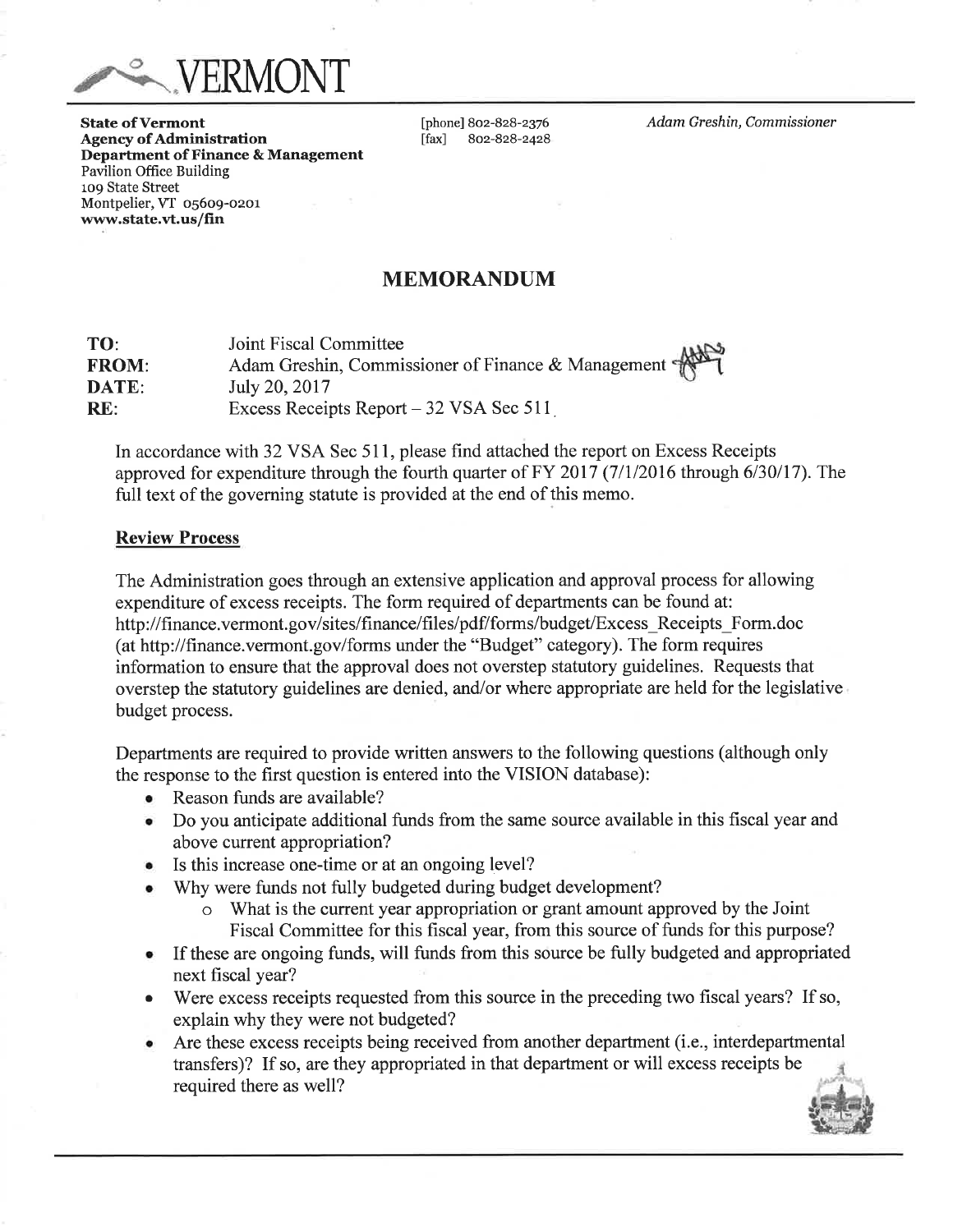- Relationship, if any, to the Budget Adjustment Act?
- Can excess receipts be used to reduce the expenditure of State funds?
- **Will excess receipts establish or increase the scope of a program, committing the State at any time to expend State funds?** [The form notes that in such instances, legislative approval is required.]
- What specifically will excess receipts be used for? What is the impact on programs if this excess receipt request is not approved?
- Are any of the excess receipts to be used for your department's administrative, staff or operating expenses? If so, explain.
- Is there any matching fund requirement due to excess receipts? If so, where is the match found in your budget?
- If excess receipts are earned federal receipts, is excess receipt being spent in the same (federal) program where the excess receipts are earned? If not, explain.
- Has the excess receipt been received and deposited? If no, what date are funds expected?
- If approved, when will the expenditure of this excess receipt first occur?

The VISION entry normally includes only the response to the first question – why are additional receipts available? However, for any individual Excess Receipt Request, we can provide the full paper copy of the form, listing all the department's responses.

# **Broad Categories of Excess Receipt Requests**

Requests for expenditure of excess receipts generally fall into several broad categories:

**Interdepartmental Transfers:** It is not uncommon for one State department ("Department A") to purchase services from another State department ("Department B"). In that instance, Department A budgets these expenditures just as they would any other type of expenditure: by type of expenditure and by the source of revenue that will fund these expenditures. Department B also budgets these expenditures, and identifies the source of revenue as "interdepartmental transfers." This process results in a small amount of "double-booking" of spending authority but ensures that both departments have the necessary spending authority. In many cases, at the time of budget development, Department A has not yet decided from where to purchase the services in question, so Department B does not budget the interdepartmental transfer revenues. When Department A moves forward to contract for services with Department B after the budget has closed, then Department B must request an Excess Receipts approval for the additional spending authority to perform the services.

**Federal Funds**: Departments estimate their likely federal receipts in the fall for the upcoming budget year, meaning the estimate is as much as nine-months old at the start of the budget year, and another 12 months older by the end of the budgeted fiscal year. As a result, more recent developments may mean that the budgeted federal spending authority is insufficient, either because the current federal award for an existing grant has been increased, or there is spending authority from grants from earlier federal fiscal years that can be used in the current year. Additionally, extraordinary events – such as the federal American Recovery and Reinvestment Act (ARRA) or federal aid to Vermont due to Tropical Storm Irene – may cause large – and unanticipated -- spikes in federal receipts.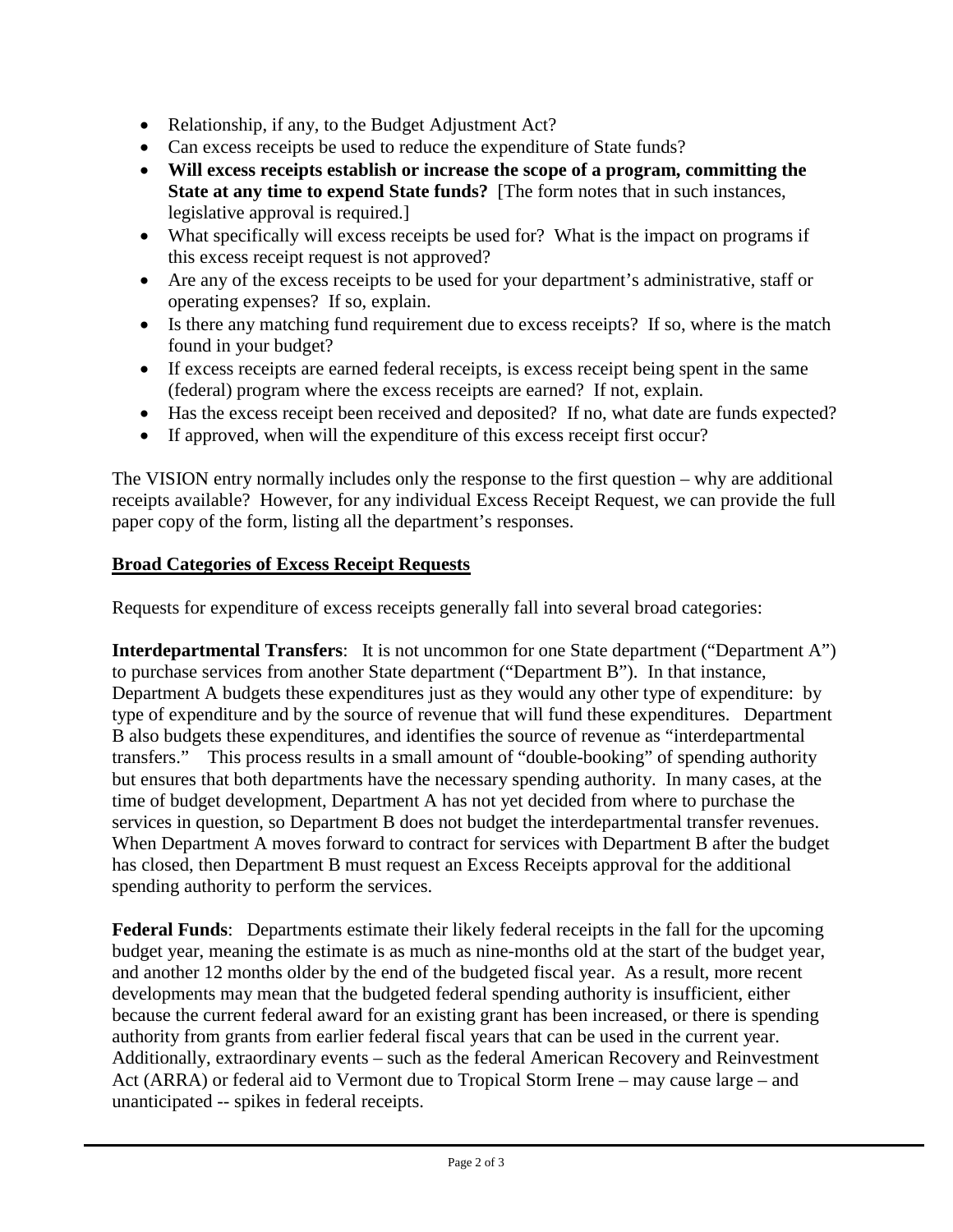**Other**: There are over 200 different special funds created under State law, in which are deposited fees, user charges, penalties, specified taxes, etc. Departments estimate how much they will collect each year for each of these special funds, and base their spending plans accordingly. However, for the same reasons noted above, the actual collections for these revenues may be higher than the original budget. Excess receipts may also be used in an instance where prior-year special fund spending authority was not utilized and needs to be created again in the subsequent year (similar to a carry-forward). It should be noted that in addition to the restrictions in the excess receipts statute, each special fund has its own statutory restrictions that prevent the funds being used for other than their intended purposes and programs.

# **Attached Report:**

The attached report is a cumulative list of approved excess receipt requests for the current fiscal year. It includes ALL the data entered in VISION for that transaction, including:

- Agency/Department name
- Appropriation name and "DeptID"
- Transaction date
- Fund source name and fund number
- Amount
- Comments in response to question: "Why are funds available?" (VISION allows for a limited number of characters per cell entry.)

The data are sorted into the three broad categories of requests discussed above.

# **Governing Statute:**

# *32 V.S.A. § 511. EXCESS RECEIPTS*

*If any receipts including federal receipts exceed the appropriated amounts, the receipts may be allocated and expended on the approval of the commissioner of finance and management. If, however, the expenditure of those receipts will establish or increase the scope of the program, which establishment or increase will at any time commit the state to the expenditure of state funds, they may only be expended upon the approval of the legislature. Excess federal receipts, whenever possible, shall be utilized to reduce the expenditure of state funds. The commissioner of finance and management shall report to the joint fiscal committee quarterly with a cumulative list and explanation of the allocation and expenditure of such excess receipts.*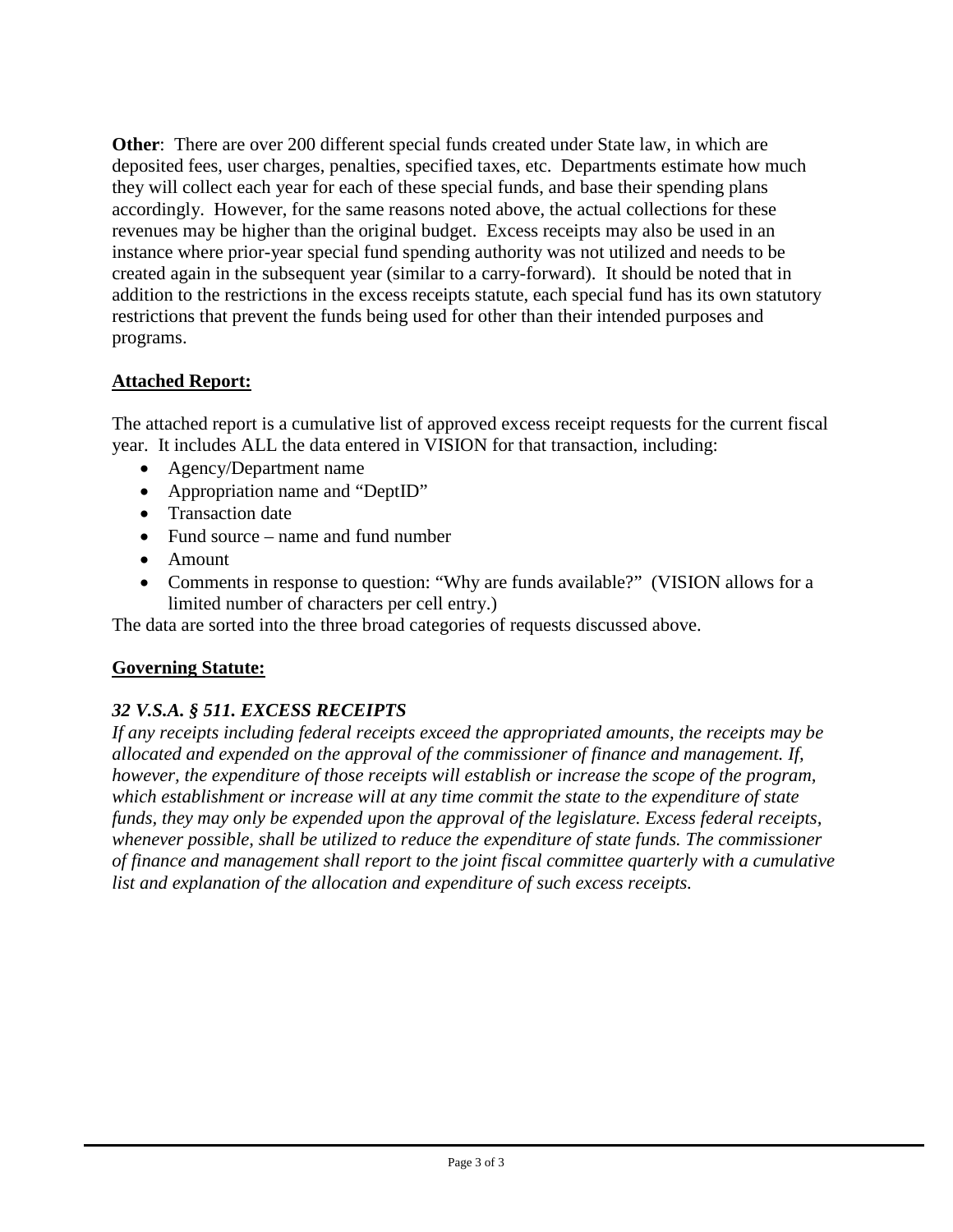| <b>Agency/Dept Name</b>        | <b>Appropriation Name</b>       | <b>DeptID</b> | Date            | Fund  | <b>Fund Name</b>            | Amount       | ∥Comments                                            |
|--------------------------------|---------------------------------|---------------|-----------------|-------|-----------------------------|--------------|------------------------------------------------------|
| Libraries                      | Department of Libraries         | 1130030000    | 6/7/2017 22005  |       | Federal Revenue Fund        | 200,000.00   | Funds from the Institute of Museum and               |
|                                |                                 |               |                 |       |                             |              | Library Services.                                    |
| Treasurer's Office             | <b>US Forest Sales to Towns</b> | 1260110000    | 4/14/2017       | 22005 | <b>Federal Revenue Fund</b> |              | 4,236.94 Federal money                               |
| Treasurer's Office             | US Forest Sales to Towns        | 1260110000    | 4/14/2017       | 22005 | Federal Revenue Fund        | 168,221.91   | Federal money                                        |
| <b>Public Safety</b>           | <b>DPS-State Police</b>         | 2140010000    | 4/3/2017 22005  |       | <b>Federal Revenue Fund</b> | 800,000.00   | Funds for Homeland Security grant                    |
|                                |                                 |               |                 |       |                             |              | program and COPS-Anti Heroin that were               |
|                                |                                 |               |                 |       |                             |              | not budgeted for in SFY17.                           |
| Military                       | Army - 100%                     | 2150030000    | 2/2/2017 22005  |       | <b>Federal Revenue Fund</b> | 3,580,758.00 | Additional federal funds alotted to                  |
|                                |                                 |               |                 |       |                             |              | Vermont in FY16 not part of the original             |
|                                |                                 |               |                 |       |                             |              | SFY17 base budget request and are                    |
|                                |                                 |               |                 |       |                             |              | needed in addition to the 6.281 million in           |
|                                |                                 |               |                 |       |                             |              | PO's rolled from FY16 to FY17                        |
|                                |                                 |               |                 |       |                             |              |                                                      |
| Military                       | <b>MIL Vet Affairs Office</b>   | 2150050000    | 7/19/2016 22005 |       | Federal Revenue Fund        | 2,328,130.27 | Re-establishment of federal funds alloted            |
|                                |                                 |               |                 |       |                             |              | to VT for multi-year federally funded                |
|                                |                                 |               |                 |       |                             |              | Veterans Cemetary Expansion.                         |
| Agriculture, Food&Mrkts Agency | Food Safety/Consumer            | 2200020000    | 6/13/2017 22005 |       | <b>Federal Revenue Fund</b> | 40,000.00    | Vt Dairy Promotion funds and Federal                 |
|                                | Assurance                       |               |                 |       |                             |              | Meat Inspection Program funds                        |
| <b>Women's Commission</b>      | Commission on Women             | 3310000000    | 7/28/2016 22005 |       | Federal Revenue Fund        |              | 173,794.00 Federal grant from US Dept of Labor to    |
|                                |                                 |               |                 |       |                             |              | conduct a comprehensive Paid Family &                |
|                                |                                 |               |                 |       |                             |              | Medical Leave Feasibility Study for the              |
|                                |                                 |               |                 |       |                             |              | State of VT.                                         |
| Human Services Agency          | Secretary's Office Admin        | 3400001000    | 9/14/2016 22005 |       | <b>Federal Revenue Fund</b> | 2,650,000.00 | AA-1 JFC# 2668 dated 3/24/14 approved                |
|                                | Costs                           |               |                 |       |                             |              | during SFY14 in March for the Race to                |
|                                |                                 |               |                 |       |                             |              | the Top Early Learning Challenge Grant               |
|                                |                                 |               |                 |       |                             |              |                                                      |
| Human Services Agency          | Secretary's Office Admin        | 3400001000    | 9/14/2016 22005 |       | <b>Federal Revenue Fund</b> | 4,250,000.00 | AA-1 JFC #2622 dated 5/9/2013                        |
|                                | Costs                           |               |                 |       |                             |              | approved during SFY13 for the State                  |
|                                |                                 |               |                 |       |                             |              | Innovation Model grant.                              |
| Human Services Agency          | <b>Rate Setting</b>             | 3400008000    | 6/7/2017 22005  |       | <b>Federal Revenue Fund</b> | 45,000.00    | Medicaid Admin (50/50) receipts.                     |
| Human Services Agency          | Develop Disabilities Council    | 3400009000    | 5/3/2017 22005  |       | Federal Revenue Fund        | 147,000.00   | Funding from State Innovation Model                  |
|                                |                                 |               |                 |       |                             |              | federal grant                                        |
| Vermont Health Access          | DVHA-Medicaid-Long Term         | 3410016000    | 5/16/2017 22005 |       | Federal Revenue Fund        |              | 1,100,000.00 Utilization of Money Follows the Person |
|                                | Care W                          |               |                 |       |                             |              | Grant over base federal appropriation                |
|                                |                                 |               |                 |       |                             |              |                                                      |

FY 2017 Excess Receipts Revport - Q4 Cumulative - Run 07-18-2017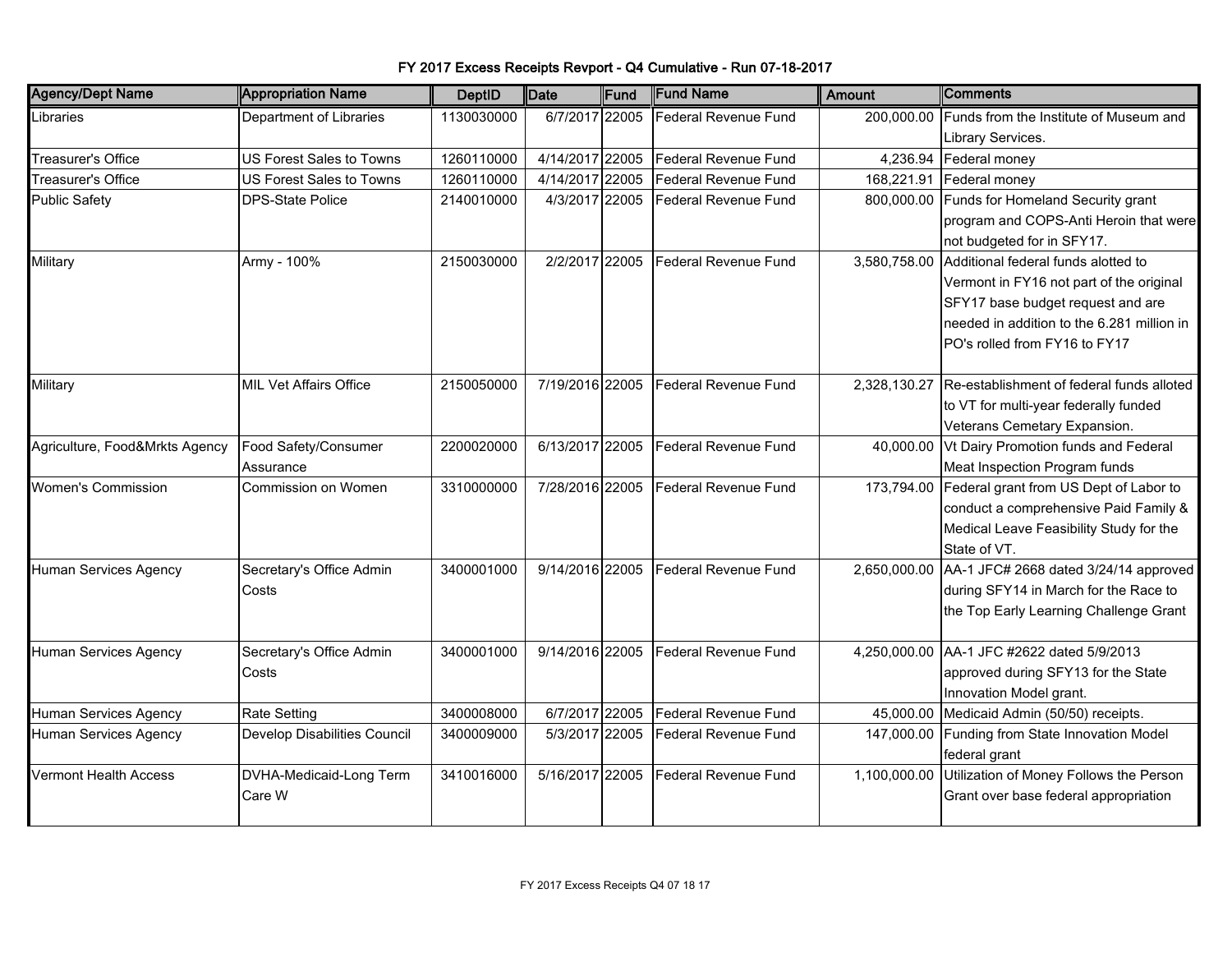| <b>Agency/Dept Name</b>        | <b>Appropriation Name</b>               | <b>DeptID</b> | Date            | Fund | <b>Fund Name</b>            | <b>Amount</b> | <b>Comments</b>                                                                                                                                                                                              |
|--------------------------------|-----------------------------------------|---------------|-----------------|------|-----------------------------|---------------|--------------------------------------------------------------------------------------------------------------------------------------------------------------------------------------------------------------|
| <b>Children and Families</b>   | <b>DCFS - Child Support</b><br>Services | 3440040000    | 6/12/2017 22005 |      | Federal Revenue Fund        | 200,000.00    | Federal funding source is an entitlement,<br>additional funds available as a result of<br>additional spending due to steps through                                                                           |
|                                |                                         |               |                 |      |                             |               | vear.                                                                                                                                                                                                        |
| <b>Children and Families</b>   | <b>DCFS - General Assistance</b>        | 3440060000    | 5/3/2017 22005  |      | <b>Federal Revenue Fund</b> | 1,800,000.00  | Non-budgeted revenue from prior state<br>fiscal years                                                                                                                                                        |
| <b>Children and Families</b>   | DCFS - Reach Up                         | 3440080000    | 6/16/2017 22005 |      | Federal Revenue Fund        | 530,000.00    | CDD has not earned all of their budgeted<br>TANF revenue due to lower than<br>budgeted spending on childcare subsidy.                                                                                        |
| <b>Children and Families</b>   | DCFS - Reach Up                         | 3440080000    | 6/22/2017 22005 |      | Federal Revenue Fund        | 150,000.00    | CDD has not earned all of their budgeted<br>TANF revenue due to lower than<br>budgeted spending on childcare subsidy.                                                                                        |
| <b>Children and Families</b>   | <b>DCFS - LIHEAP</b>                    | 3440090000    | 6/16/2017 22005 |      | Federal Revenue Fund        | 1,000,000.00  | Larger carryforward of federal award than<br>anticipated during budget build.                                                                                                                                |
| <b>Children and Families</b>   | DCFS - OEO Ofc of Economic<br>Opp       | 3440100000    | 5/3/2017 22005  |      | Federal Revenue Fund        | 550,130.00    | Carryforward of balance from CSBG<br>award (93,569) prior federal fiscal year.                                                                                                                               |
| <b>Children and Families</b>   | <b>DCFS - DDS</b>                       | 3440130000    | 6/13/2017 22005 |      | Federal Revenue Fund        | 600,000.00    | Additional funds from SSA to DDS to<br>cover additional spending needed above<br>State budgeted amount.                                                                                                      |
| Disabilities Aging Ind. Living | Administration & Support                | 3460010000    | 6/8/2017 22005  |      | <b>Federal Revenue Fund</b> | 2,142,340.00  | Higher than planned earned federal<br>receipts                                                                                                                                                               |
| Disabilities Aging Ind. Living | Advocacy & Indep Living<br>Grants       | 3460020000    | 6/8/2017 22005  |      | Federal Revenue Fund        | 680,185.00    | Higher than estimated earned federal<br>receipts                                                                                                                                                             |
| Disabilities Aging Ind. Living | <b>DBVI Grants</b>                      | 3460030000    | 4/3/2017 22005  |      | Federal Revenue Fund        | 580,432.00    | Funds from higher than expected DBVI<br>Section 110 earned receipts due to<br>supplemental re allotment award both<br>from last year carried into this SFY and<br>the current Federal Fiscal Year allotment. |
| Disabilities Aging Ind. Living | Vocational Rehab Grants                 | 3460040000    | 3/3/2017 22005  |      | Federal Revenue Fund        | 3,800,000.00  | VR federal reallotment of funds and<br>higher than anticipated federal receipt<br>earnings                                                                                                                   |
| Corrections                    | <b>Correc-Correctional Services</b>     | 3480004000    | 12/7/2016 22005 |      | Federal Revenue Fund        | 550,000.00    | The Dept of Justice awarded a 1MM<br>federal grant to DOC, which was<br>approved by JFO #2726.                                                                                                               |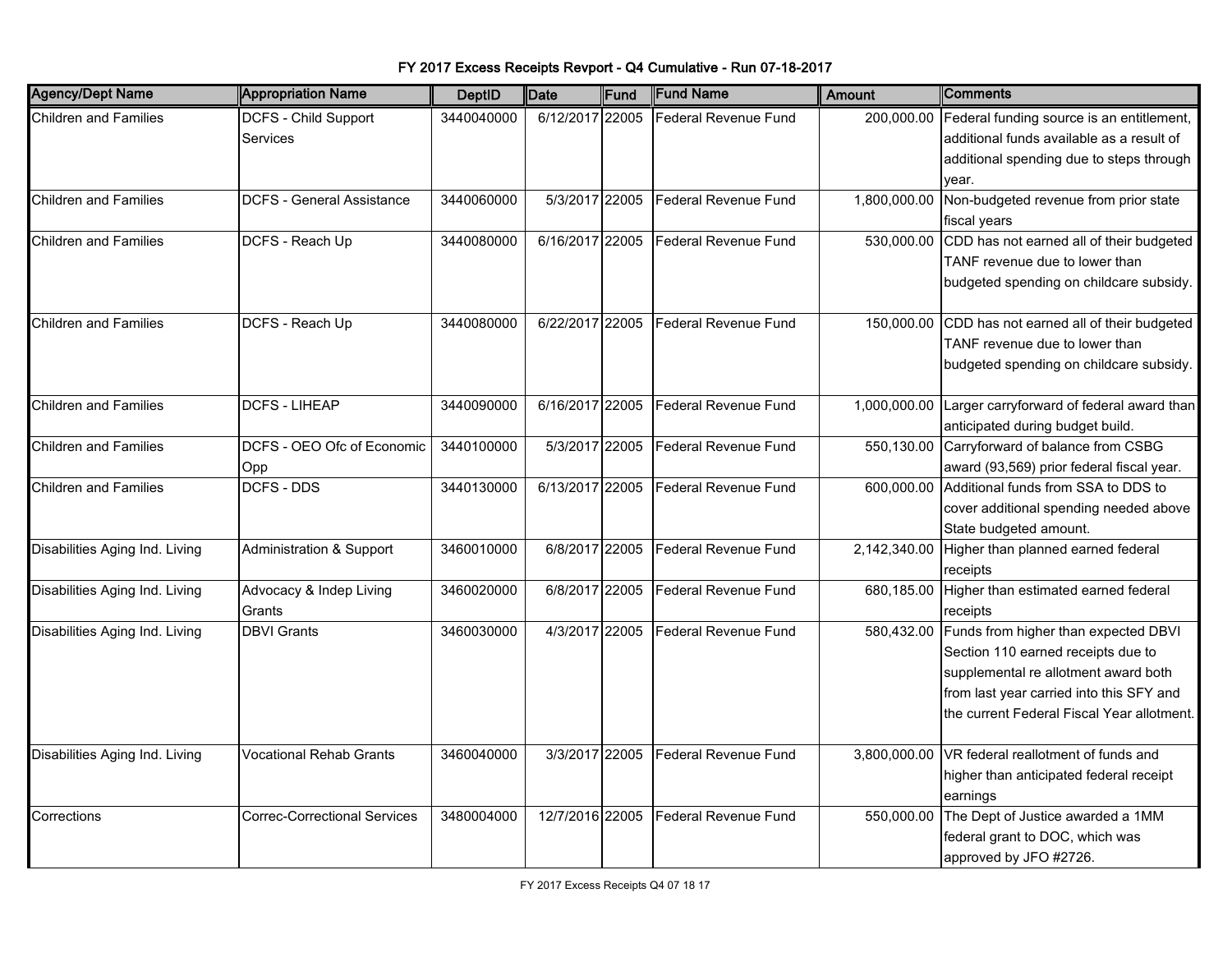| <b>Agency/Dept Name</b>           | <b>Appropriation Name</b>                                         | <b>DeptID</b> | Date             | Fund | <b>Fund Name</b>          | Amount        | Comments                                           |
|-----------------------------------|-------------------------------------------------------------------|---------------|------------------|------|---------------------------|---------------|----------------------------------------------------|
| Forests, Parks & Recreation       | Administration                                                    | 6130010000    | 4/20/2017 22005  |      | Federal Revenue Fund      | 500,000.00    | The receipts in the Federal fund are               |
|                                   |                                                                   |               |                  |      |                           |               | available from the Federal Recreational            |
|                                   |                                                                   |               |                  |      |                           |               | Trails Program administered through the            |
|                                   |                                                                   |               |                  |      |                           |               | Federal Highway Administration.                    |
| Forests, Parks & Recreation       | Forestry                                                          | 6130020000    | 6/13/2017 22005  |      | Federal Revenue Fund      | 400,000.00    | Federal funds for pass-through grants to           |
|                                   |                                                                   |               |                  |      |                           |               | outside organizations for prior year               |
|                                   |                                                                   |               |                  |      |                           |               | activity.                                          |
| Forests, Parks & Recreation       | Parks                                                             | 6130030000    | 4/20/2017 22005  |      | Federal Revenue Fund      | 7,500.00      | Funds are available through the federal            |
|                                   |                                                                   |               |                  |      |                           |               | award from the US Forest Service for a             |
|                                   |                                                                   |               |                  |      |                           |               | park interpreter at Quechee State Park.            |
|                                   |                                                                   |               |                  |      |                           |               |                                                    |
| Forests, Parks & Recreation       | Lands Administration                                              | 6130040000    | 8/2/2016 22005   |      | Federal Revenue Fund      |               | 1,300,000.00 Federal funds from Forest Legacy      |
|                                   |                                                                   |               |                  |      |                           |               | program for the acquisition of the Backus          |
|                                   |                                                                   |               |                  |      |                           |               | and Bullard properties                             |
| <b>Environmental Conservation</b> | Management & Support                                              | 6140020000    | 10/31/2016 22005 |      | Federal Revenue Fund      | 300,000.00    | New federal grant that was not known at            |
|                                   | <b>Services</b>                                                   |               |                  |      |                           |               | the time of budgeting                              |
| <b>Environmental Conservation</b> | Air & Waste Management                                            | 6140030000    | 5/30/2017 22005  |      | Federal Revenue Fund      |               | 390,000.00 New federal grant that was not known at |
|                                   | Approp                                                            |               |                  |      |                           |               | the time of budgeting                              |
| <b>Environmental Conservation</b> | Water Programs Appropriaion                                       | 6140040000    | 12/9/2016 22005  |      | Federal Revenue Fund      |               | 550,000.00 Increased use of federal grant that was |
|                                   |                                                                   |               |                  |      |                           |               | no anticipated at the time of budgeting.           |
|                                   |                                                                   |               |                  |      |                           |               | PFOA expenses were not known during                |
|                                   |                                                                   |               |                  |      |                           |               | budgeting.                                         |
| <b>Economic Development</b>       | Economic Development                                              | 7120010000    | 11/16/2016 22005 |      | Federal Revenue Fund      | 112,228.00    | CFDA 59.061 State Trade & Export                   |
|                                   |                                                                   |               |                  |      |                           |               | Promotion (STEP) federal award exceeds             |
|                                   |                                                                   |               |                  |      |                           |               | FY17 spending authority                            |
| <b>Public Service Department</b>  | Regulation & Energy                                               | 2240000000    | 10/21/2016 22040 |      | <b>ARRA Federal Fund</b>  |               | 387,881.62 ARRA funds left available at the end of |
|                                   | Efficiency                                                        |               |                  |      |                           |               | FY2016.                                            |
| <b>Transportation Agency</b>      | Rail                                                              | 8100002300    | 6/7/2017 20183   |      | <b>ARRA FRA Fund</b>      |               | 1,720,000.00 Funds available from project "Vermont |
|                                   |                                                                   |               |                  |      |                           |               | Rehabilitation - Redistribution Funds"             |
|                                   | Subtotal Federal Funds (Including "Regular" ARRA) Excess Receipts |               |                  |      |                           | 33,737,837.74 |                                                    |
|                                   |                                                                   |               |                  |      |                           |               |                                                    |
| <b>Administration Agency</b>      | Secretary of Administration                                       | 1100010000    | 6/7/2017 21500   |      | Inter-Unit Transfers Fund |               | 364,351.50 Funds from MOU between SOA and          |
|                                   |                                                                   |               |                  |      |                           |               | DVHA, GMCR, and DRF for the VT Legal               |
|                                   |                                                                   |               |                  |      |                           |               | Aid Contract.                                      |
| <b>Administration Agency</b>      | Secretary of Administration                                       | 1100010000    | 6/30/2017 21500  |      | Inter-Unit Transfers Fund |               | 25,000.00 Funds from MOU between SOA and           |
|                                   |                                                                   |               |                  |      |                           |               | DVHA in regards to the SIM Grant.                  |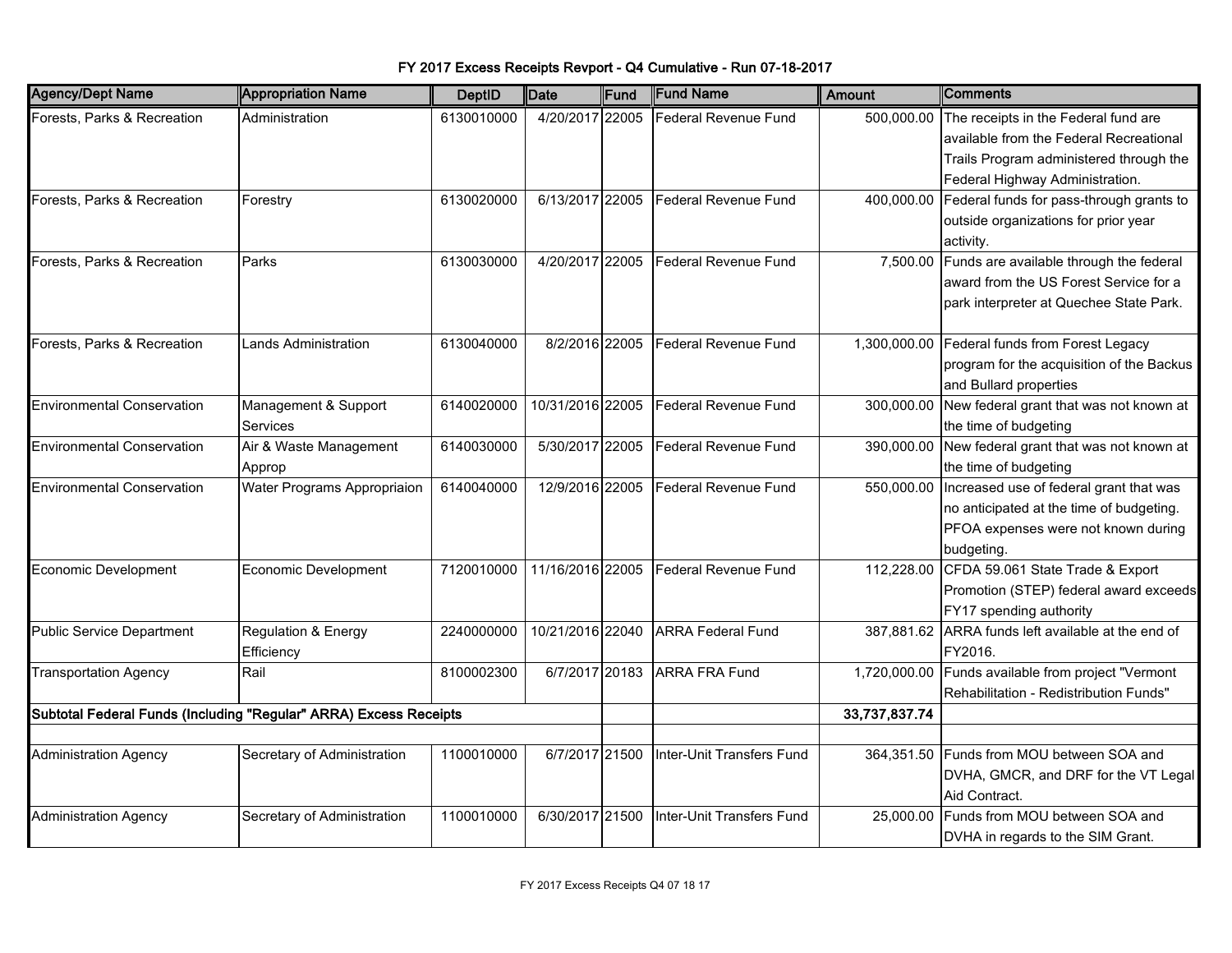| <b>Agency/Dept Name</b>               | <b>Appropriation Name</b>            | <b>DeptID</b> | <b>Date</b>      | Fund | <b>Fund Name</b>          | Amount     | <b>IComments</b>                                                                                                                               |
|---------------------------------------|--------------------------------------|---------------|------------------|------|---------------------------|------------|------------------------------------------------------------------------------------------------------------------------------------------------|
| Buildings & Gen Serv-Prop             | <b>BGS-Fee For Space</b>             | 1160550000    | 2/7/2017 21500   |      | Inter-Unit Transfers Fund | 148,700.00 | FEMA funds drawn down by AOT and<br>transferred to BGS to cover expenditures                                                                   |
| Joint Fiscal Office                   | Joint Fiscal Committee/Office        | 1220000000    | 8/24/2016 21500  |      | Inter-Unit Transfers Fund |            | 173,437.50 Act 26 of 2015, Sec. 36(d): Funds moved<br>to 21500 by F&M in FY16 and additional<br>funds to 21500 by AHS in FY17                  |
| Sergeant at Arms' Office              | Sergeant at Arms                     | 1230001000    | 8/5/2016 21500   |      | Inter-Unit Transfers Fund | 10,000.00  | Room rentals                                                                                                                                   |
| Treasurer's Office                    | Office of the Treasurer              | 1260010000    | 1/12/2017 21500  |      | Inter-Unit Transfers Fund | 55,000.00  | Funds will be transferred from VISION<br>upgrade project                                                                                       |
| Attorney General's Office             | <b>Attorney General's Office</b>     | 2100001000    | 9/22/2016 21500  |      | Inter-Unit Transfers Fund | 100,000.00 | Funds available per Emergency Board<br>meeting on 7/21/16 and 2016 Act 172,<br>Sec. B.139                                                      |
| <b>State's Attorneys and Sheriffs</b> | <b>Sheriffs</b>                      | 2130200000    | 11/14/2016 21500 |      | Inter-Unit Transfers Fund | 20,000.00  | DOC will provide oversight and funding of<br>the electronic monitoring system pilot<br>program during the first ninety day of<br><b>FY17</b>   |
| <b>State's Attorneys and Sheriffs</b> | <b>Sheriffs</b>                      | 2130200000    | 3/31/2017 21500  |      | Inter-Unit Transfers Fund | 48,500.00  | DOC to provide oversight and funding of<br>the electronic monitoring pilot program.                                                            |
| <b>Public Safety</b>                  | <b>DPS-State Police</b>              | 2140010000    | 6/12/2017 21500  |      | Inter-Unit Transfers Fund | 75,500.00  | Funds granted from Governor's Highway<br>Safety Program not budgeted for in<br><b>SFY17.</b>                                                   |
| <b>Public Safety</b>                  | <b>DPS-Criminal Justice Services</b> | 2140020000    | 6/7/2017 21500   |      | Inter-Unit Transfers Fund | 178,900.00 | Additional funds granted for Governors<br>Highway Safety Program.                                                                              |
| Crime Victims' Services Center        | <b>Victims Compensation</b>          | 2160010000    | 4/20/2017 21500  |      | Inter-Unit Transfers Fund |            | 25,000.00 Restore Corps Grant to VCCVS                                                                                                         |
| Agriculture, Food&Mrkts Agency        | Plant Industry, Labs & CA Div        | 2200040000    | 9/27/2016 21500  |      | Inter-Unit Transfers Fund |            | 26,664.00 Funding from the CDC provided through<br>Vt Dept of Health in support of arbovirus<br>surveillance.                                  |
| Agriculture, Food&Mrkts Agency        | Plant Industry, Labs & CA Div        | 2200040000    | 3/3/2017 21500   |      | Inter-Unit Transfers Fund | 50.000.00  | Funding for Environmental Scientist<br>position transferred to Agency of<br>Agriculture                                                        |
| Agriculture, Food&Mrkts Agency        | Plant Industry, Labs & CA Div        | 2200040000    | 3/20/2017 21500  |      | Inter-Unit Transfers Fund | 146,690.00 | Funds from two MOU's with DEC;<br>Ecosystem Restoration for water quality<br>implementation projects; Technical<br>Assistance for small farms. |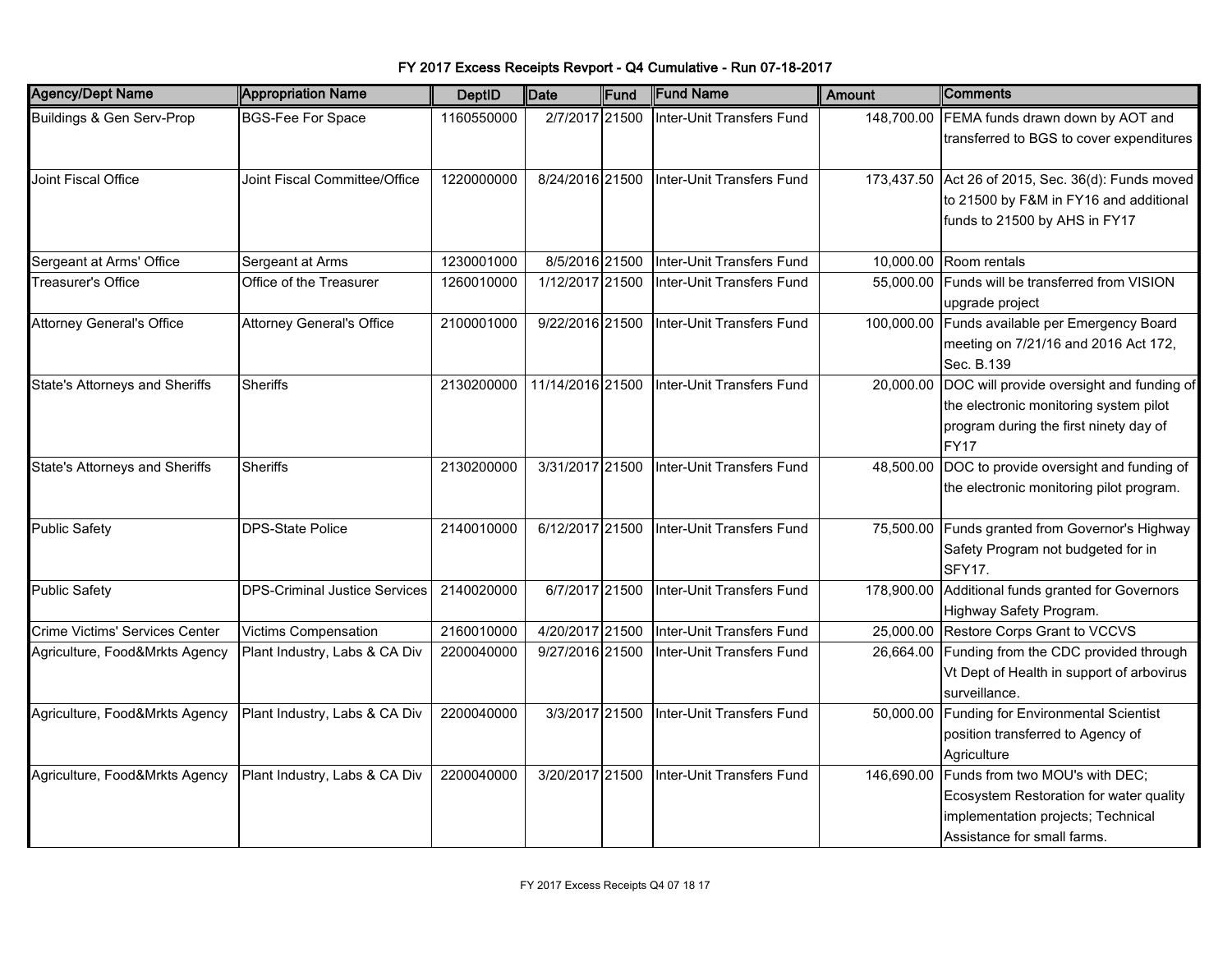| <b>Agency/Dept Name</b>          | <b>Appropriation Name</b>     | <b>DeptID</b> | Date             | Fund | <b>Fund Name</b>          | <b>Amount</b> | Comments                                              |
|----------------------------------|-------------------------------|---------------|------------------|------|---------------------------|---------------|-------------------------------------------------------|
| Agriculture, Food&Mrkts Agency   | VT Ag & Environmental Lab     | 2200150000    | 5/30/2017 21500  |      | Inter-Unit Transfers Fund | 6,500.00      | Funds from MOU with DEC to provide                    |
|                                  |                               |               |                  |      |                           |               | 50% of funding for the lab director                   |
|                                  |                               |               |                  |      |                           |               | position.                                             |
| <b>Financial Regulation</b>      | <b>Insurance Division</b>     | 2210011000    | 6/22/2017 21500  |      | Inter-Unit Transfers Fund | 12,000.00     | Green Mt Care Board reimbursing DFR                   |
|                                  |                               |               |                  |      |                           |               | for space they used in SFY15                          |
| <b>Public Service Department</b> | Regulation & Energy           | 2240000000    | 5/3/2017 21500   |      | Inter-Unit Transfers Fund |               | 129,374.00 Funds from MOA with ANR & VTrans to        |
|                                  | Efficiency                    |               |                  |      |                           |               | jointly promote public understanding and              |
|                                  |                               |               |                  |      |                           |               | support for increasing number of electric             |
|                                  |                               |               |                  |      |                           |               | vehicles.                                             |
| <b>Mental Health</b>             | Mental Health                 | 3150070000    | 6/20/2017 21500  |      | Inter-Unit Transfers Fund |               | 39,600.00 23,100 is a BP5 grant to VPCH, from         |
|                                  |                               |               |                  |      |                           |               | VDH. 15,000 is for SNHU, E-learning                   |
|                                  |                               |               |                  |      |                           |               | from ADAP. 1,500 for Ctr for Health &                 |
|                                  |                               |               |                  |      |                           |               | Learning, from GMCB, suicide                          |
|                                  |                               |               |                  |      |                           |               | prevention.                                           |
| Green Mountain Care Board        | Green Mountain Care Board     | 3330010000    | 5/16/2017 21500  |      | Inter-Unit Transfers Fund | 418,569.61    | SIM funds provided to support activities              |
|                                  |                               |               |                  |      |                           |               | undertaken at the GMCB fo fulfill                     |
|                                  |                               |               |                  |      |                           |               | obligation of the grant.                              |
| Human Services Agency            | Administrative Management     | 3400020000    | 12/16/2016 21500 |      | Inter-Unit Transfers Fund |               | 5,500,000.00 Funds will be used to process the annual |
|                                  | Fund                          |               |                  |      |                           |               | DII SLA invoice which now includes                    |
|                                  |                               |               |                  |      |                           |               | mainframe changes. AHS will pay the                   |
|                                  |                               |               |                  |      |                           |               | entire invoice and bill back the AHS                  |
|                                  |                               |               |                  |      |                           |               | Depts.                                                |
| Human Services Agency            | Administrative Management     | 3400020000    | 6/13/2017 21500  |      | Inter-Unit Transfers Fund |               | 450,000.00 Funds to be used to process invoices in    |
|                                  | Fund                          |               |                  |      |                           |               | the Admin Fund, mainly for BGS                        |
|                                  |                               |               |                  |      |                           |               | billbacks.                                            |
| Health                           | Administration                | 3420010000    | 6/1/2017 21500   |      | Inter-Unit Transfers Fund |               | 100,000.00 IDT revenue and carryforward balance       |
|                                  |                               |               |                  |      |                           |               | greater than appropriation.                           |
| Health                           | Public Health Appropriation   | 3420021000    | 6/1/2017 21500   |      | Inter-Unit Transfers Fund |               | 100,000.00 IDT revenue and carryforward balance       |
|                                  |                               |               |                  |      |                           |               | greater than appropriation.                           |
| <b>Children and Families</b>     | DCFS Admin & Support          | 3440010000    | 6/19/2017 21500  |      | Inter-Unit Transfers Fund | 125,000.00    | IDT funds in the Admin approp including               |
|                                  | Services                      |               |                  |      |                           |               | MOU's with various AHS departments.                   |
|                                  |                               |               |                  |      |                           |               |                                                       |
| <b>Children and Families</b>     | <b>DCFS - Family Services</b> | 3440020000    | 6/20/2017 21500  |      | Inter-Unit Transfers Fund | 60,000.00     | Vt Center for Crime Victim Services                   |
|                                  |                               |               |                  |      |                           |               | approved FSD to increase the                          |
|                                  |                               |               |                  |      |                           |               | percentage of IDT funds earned for select             |
|                                  |                               |               |                  |      |                           |               | employees time. Transferring a portion                |
|                                  |                               |               |                  |      |                           |               | of two grants to DCF.                                 |

FY 2017 Excess Receipts Revport - Q4 Cumulative - Run 07-18-2017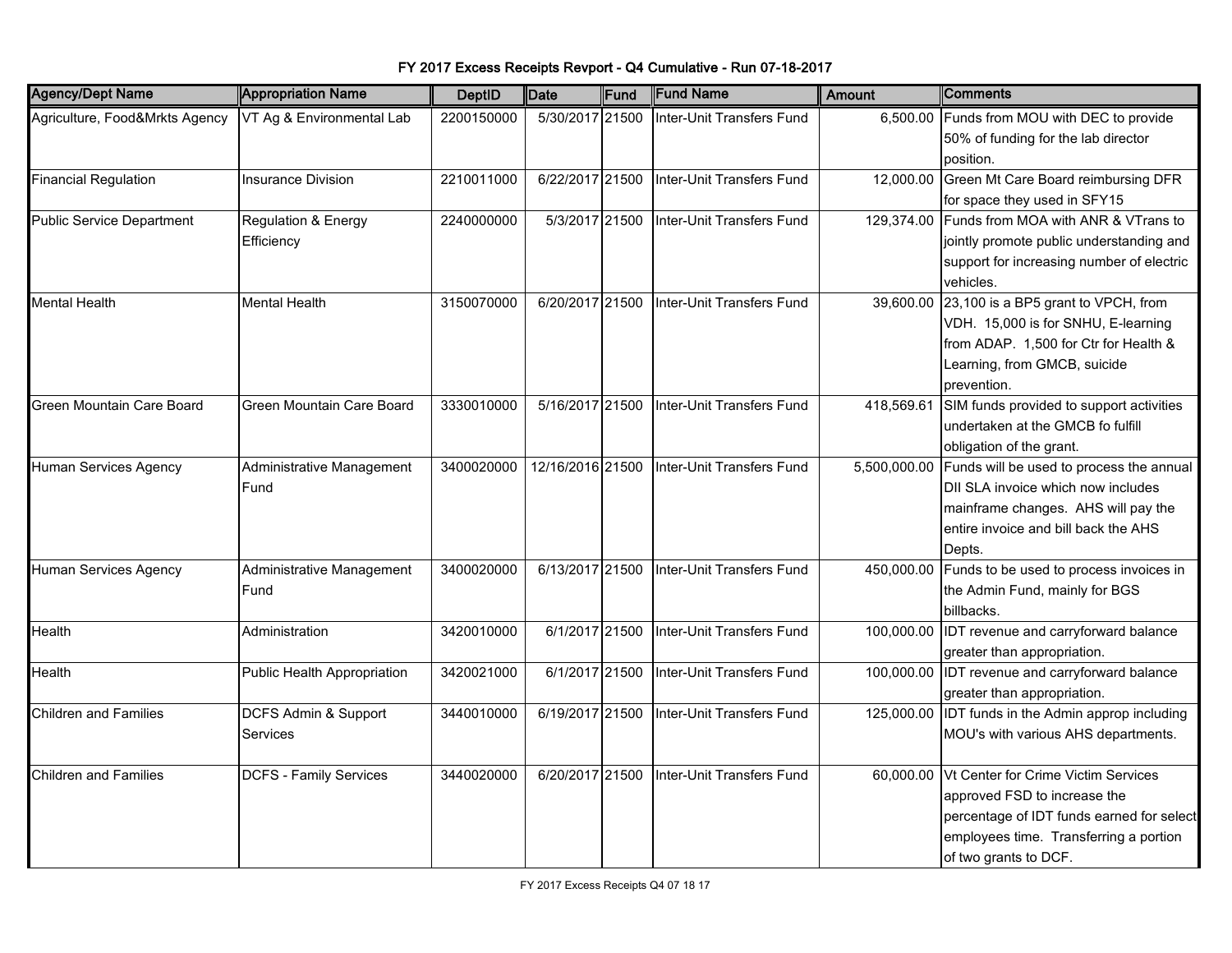| <b>Children and Families</b><br><b>DCFS - Child Development</b><br>2/23/2017 21500<br>40,000.00<br>3440030000<br>Inter-Unit Transfers Fund<br>Funds to reimburse community agencies<br>for sending employees to a week long<br>training.<br>12/8/2016 21500<br>Inter-Unit Transfers Fund<br><b>Children and Families</b><br><b>DCFS - LIHEAP</b><br>3440090000<br>252,339.00<br>Funds available due to refunds received<br>from vendors for unspent state funds<br>made available through a contingent<br>appropriation in SFY2016.<br>2/23/2017 21500<br>Inter-Unit Transfers Fund<br>Funds received from DMH and DCF for<br>Disabilities Aging Ind. Living<br><b>Developmental Services</b><br>3460050000<br>40,000.00 |
|--------------------------------------------------------------------------------------------------------------------------------------------------------------------------------------------------------------------------------------------------------------------------------------------------------------------------------------------------------------------------------------------------------------------------------------------------------------------------------------------------------------------------------------------------------------------------------------------------------------------------------------------------------------------------------------------------------------------------|
|                                                                                                                                                                                                                                                                                                                                                                                                                                                                                                                                                                                                                                                                                                                          |
|                                                                                                                                                                                                                                                                                                                                                                                                                                                                                                                                                                                                                                                                                                                          |
|                                                                                                                                                                                                                                                                                                                                                                                                                                                                                                                                                                                                                                                                                                                          |
|                                                                                                                                                                                                                                                                                                                                                                                                                                                                                                                                                                                                                                                                                                                          |
|                                                                                                                                                                                                                                                                                                                                                                                                                                                                                                                                                                                                                                                                                                                          |
|                                                                                                                                                                                                                                                                                                                                                                                                                                                                                                                                                                                                                                                                                                                          |
|                                                                                                                                                                                                                                                                                                                                                                                                                                                                                                                                                                                                                                                                                                                          |
|                                                                                                                                                                                                                                                                                                                                                                                                                                                                                                                                                                                                                                                                                                                          |
| Disability Rights VT Grant #03460-6-<br>Grants                                                                                                                                                                                                                                                                                                                                                                                                                                                                                                                                                                                                                                                                           |
| 2221                                                                                                                                                                                                                                                                                                                                                                                                                                                                                                                                                                                                                                                                                                                     |
| Corrections - Education<br>6/15/2017 21500<br>Inter-Unit Transfers Fund<br>Remaining cash balance in fund from<br>3480003000<br>60,000.00<br>Corrections                                                                                                                                                                                                                                                                                                                                                                                                                                                                                                                                                                 |
| receipts prior to FY14.                                                                                                                                                                                                                                                                                                                                                                                                                                                                                                                                                                                                                                                                                                  |
| <b>Correc-Correctional Services</b><br>3480004000<br>3/20/2017 21500<br>Inter-Unit Transfers Fund<br>879,159.00<br>Funds to pay for displacement costs due<br>Corrections                                                                                                                                                                                                                                                                                                                                                                                                                                                                                                                                                |
| to BGS renaovation of prison.                                                                                                                                                                                                                                                                                                                                                                                                                                                                                                                                                                                                                                                                                            |
| 5100070000<br>5/3/2017 21500<br>Inter-Unit Transfers Fund<br>750,000.00<br>InterUnit funds from Agency of Human<br><b>Education Agency</b><br><b>Education Services</b>                                                                                                                                                                                                                                                                                                                                                                                                                                                                                                                                                  |
| Services                                                                                                                                                                                                                                                                                                                                                                                                                                                                                                                                                                                                                                                                                                                 |
| "Admin., Management &<br>4/14/2017 21500<br>Inter-Unit Transfers Fund<br>Funds from Workload and Section 248<br><b>Natural Resources Agency</b><br>6100010000<br>30,000.00                                                                                                                                                                                                                                                                                                                                                                                                                                                                                                                                               |
| fees (21475) as well as inter-department<br>Planning                                                                                                                                                                                                                                                                                                                                                                                                                                                                                                                                                                                                                                                                     |
| funds (21500) to support development of                                                                                                                                                                                                                                                                                                                                                                                                                                                                                                                                                                                                                                                                                  |
| climate change planning tools.                                                                                                                                                                                                                                                                                                                                                                                                                                                                                                                                                                                                                                                                                           |
|                                                                                                                                                                                                                                                                                                                                                                                                                                                                                                                                                                                                                                                                                                                          |
| Fish & Wildlife<br>FW Support & Field Services<br>3/13/2017 21500<br>Inter-Unit Transfers Fund<br>6120000000<br>228,350.00 \$175k from VHCB for land purchase;                                                                                                                                                                                                                                                                                                                                                                                                                                                                                                                                                           |
| \$14165 from Lands & Facilties Trust                                                                                                                                                                                                                                                                                                                                                                                                                                                                                                                                                                                                                                                                                     |
| Fund through FPR and \$39185 from                                                                                                                                                                                                                                                                                                                                                                                                                                                                                                                                                                                                                                                                                        |
| FEMA through AOT                                                                                                                                                                                                                                                                                                                                                                                                                                                                                                                                                                                                                                                                                                         |
| Forests, Parks & Recreation<br>8/2/2016 21500<br>Inter-Unit Transfers Fund<br>Funds from FEMA disaster assistance<br>Administration<br>6130010000<br>300,000.00                                                                                                                                                                                                                                                                                                                                                                                                                                                                                                                                                          |
| received through VTrans.                                                                                                                                                                                                                                                                                                                                                                                                                                                                                                                                                                                                                                                                                                 |
| 6130020000<br>8/2/2016 21500<br>Inter-Unit Transfers Fund<br>40,000.00<br><b>IDT funds from DEC and PSD</b><br>Forests, Parks & Recreation<br>Forestry                                                                                                                                                                                                                                                                                                                                                                                                                                                                                                                                                                   |
| Forests, Parks & Recreation<br>6130020000<br>8/2/2016 21500<br>Inter-Unit Transfers Fund<br><b>IDT funds from DEC and PSD</b><br>Forestry<br>15,000.00                                                                                                                                                                                                                                                                                                                                                                                                                                                                                                                                                                   |
| 8/2/2016 21500<br>Forests, Parks & Recreation<br>6130020000<br>Inter-Unit Transfers Fund<br>22,000.00<br><b>IDT funds from DEC and PSD</b><br>Forestry                                                                                                                                                                                                                                                                                                                                                                                                                                                                                                                                                                   |
| 6130020000<br>8/2/2016 21500<br>Inter-Unit Transfers Fund<br><b>IDT funds from DEC and PSD</b><br>Forests, Parks & Recreation<br>29,445.00<br>Forestry                                                                                                                                                                                                                                                                                                                                                                                                                                                                                                                                                                   |
| 4/20/2017 21500<br>Funds available through MOU w/ VDH for<br>Forests, Parks & Recreation<br>6130020000<br>Inter-Unit Transfers Fund<br>10,000.00<br>Forestry                                                                                                                                                                                                                                                                                                                                                                                                                                                                                                                                                             |
| the delivery of the Arbor Day                                                                                                                                                                                                                                                                                                                                                                                                                                                                                                                                                                                                                                                                                            |
| Foundation's Energy-Saving Trees                                                                                                                                                                                                                                                                                                                                                                                                                                                                                                                                                                                                                                                                                         |
| Program.                                                                                                                                                                                                                                                                                                                                                                                                                                                                                                                                                                                                                                                                                                                 |
| NRCS grant funds from FPR to pay for<br>5/10/2017 21500<br>Inter-Unit Transfers Fund<br>Forests, Parks & Recreation<br>6130020000<br>83,000.00<br>Forestry                                                                                                                                                                                                                                                                                                                                                                                                                                                                                                                                                               |
| activity of two limited service foresters.                                                                                                                                                                                                                                                                                                                                                                                                                                                                                                                                                                                                                                                                               |
| <u>FY 2017 Excess Receipts 04 07 18 17</u>                                                                                                                                                                                                                                                                                                                                                                                                                                                                                                                                                                                                                                                                               |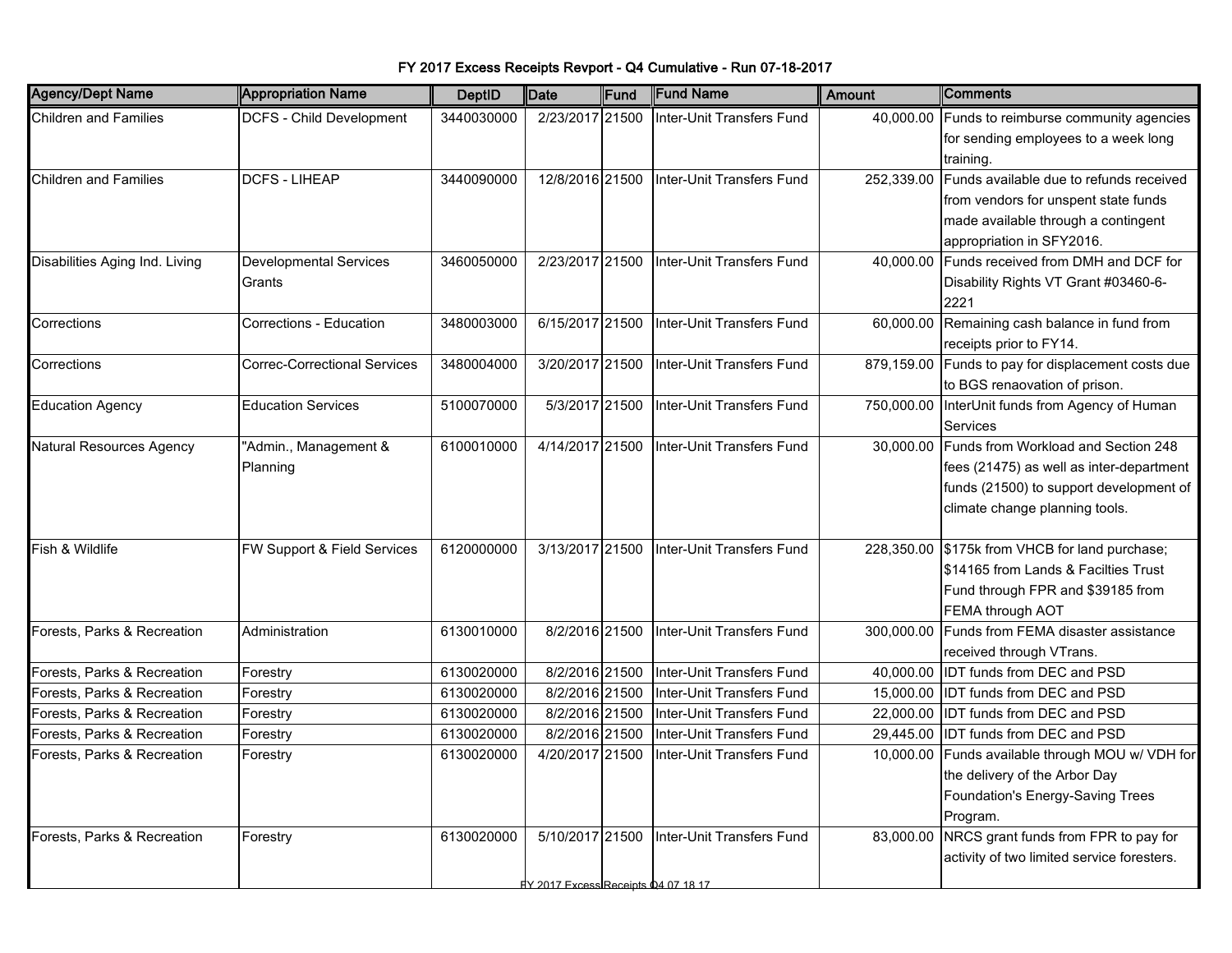| <b>Agency/Dept Name</b>              | <b>Appropriation Name</b>         | <b>DeptID</b> | Date                                                 | Fund | <b>Fund Name</b>                        | <b>Amount</b> | Comments                                                                                                                                             |
|--------------------------------------|-----------------------------------|---------------|------------------------------------------------------|------|-----------------------------------------|---------------|------------------------------------------------------------------------------------------------------------------------------------------------------|
| Forests, Parks & Recreation          | Parks                             | 6130030000    | 4/20/2017 21500                                      |      | Inter-Unit Transfers Fund               | 71,472.00     | IDT funds are available from DEC to work<br>collaboratively to implement shoreland<br>best management practices in three VT                          |
| Forests, Parks & Recreation          | <b>Lands Administration</b>       | 6130040000    | 8/2/2016 21500                                       |      | Inter-Unit Transfers Fund               | 50,000.00     | State Parks.<br>Funds from VHCB for long-range                                                                                                       |
|                                      |                                   |               |                                                      |      |                                         |               | management projects.                                                                                                                                 |
| <b>Environmental Conservation</b>    | Management & Support<br>Services  | 6140020000    | 3/10/2017 21500                                      |      | Inter-Unit Transfers Fund               | 250,000.00    | Funds to be used to pay Internal Service<br>Fees assessed to DEC.                                                                                    |
| <b>Environmental Conservation</b>    | Management & Support<br>Services  | 6140020000    | 5/10/2017 21500                                      |      | Inter-Unit Transfers Fund               | 375,000.00    | Eco-AmeriCorps grant funds from AHS to<br>cover Internal Service Fee invoices not<br>covered with original excess receipts.                          |
| Commerce & Communty Dev<br>Agency    | <b>Administration Division</b>    | 7100000000    | 9/13/2016 21500                                      |      | Inter-Unit Transfers Fund               |               | 205,442.29 FY13 and FY15 Capital Bill for<br>Orthophoto program appropriated to tax<br>dept, program moved under ACCD/VCGI<br>admin in FY16.         |
| Subtotal Interdepartmental Transfers |                                   |               |                                                      |      | 12,119,993.90                           |               |                                                                                                                                                      |
|                                      |                                   |               |                                                      |      |                                         |               |                                                                                                                                                      |
| Tourism & Marketing                  | Dept. of Tourism & Marketing      | 7130000000    | 9/15/2016 21500                                      |      | Inter-Unit Transfers Fund               | 135,107.00    | FY16 Remaining Cash Balance of: Act<br>51, 2015 session Sec. G. 10. (a) (3)<br>Economic Marketing Development Fund                                   |
| <b>Transportation Agency</b>         | Department of Motor Vehicles      | 8100002100    | 9/13/2016 21500                                      |      | Inter-Unit Transfers Fund               | 50,000.00     | Funds available from Grant #NH16405C-<br>710, 2016 E-Citation Printers.                                                                              |
| <b>Transportation Agency</b>         | Department of Motor Vehicles      | 8100002100    | 10/24/2016 21500                                     |      | Inter-Unit Transfers Fund               | 9,000.00      | Funds from grant #NH16402-667, 2016<br><b>Equipment Grant</b>                                                                                        |
| <b>Transportation Agency</b>         | Policy and Planning               | 8100002200    | 8/11/2016 21500                                      |      | Inter-Unit Transfers Fund               | 232,994.00    | Fund from Grant #02140-34000-118B,<br>State Hazard Mitigation Plan Update.                                                                           |
| Buildings & Gen Serv-Capital         | <b>BGS-Various Property Sales</b> | 0904300250    | 8/2/2016 21613                                       |      | <b>BGS-Sale of State Land</b>           | 9,403.51      | Replenish spending authority as of<br>6/30/16                                                                                                        |
| <b>Administration Agency</b>         | Secretary of Administration       | 1100010000    | 7/28/2016 21908                                      |      | <b>Misc Grants Fund</b>                 | 194,723.16    | Grant award from the Permanent Fund<br>for VT's Children. To provide staff and<br>consulting support of the Blue Ribbon<br>Commission on Child Care. |
| Buildings & Gen Serv-Capital         | <b>ACCD Projects</b>              | 1104000061    | 6/7/2017 21923<br>V 2017 Excess Receints 04 07 18 17 |      | <b>Historic Property Stab</b><br>&Rehab | 50,000.00     | Stabilization Fund was setup up in 2011<br>to demolish Bishop Cabin and Fuller<br>House.                                                             |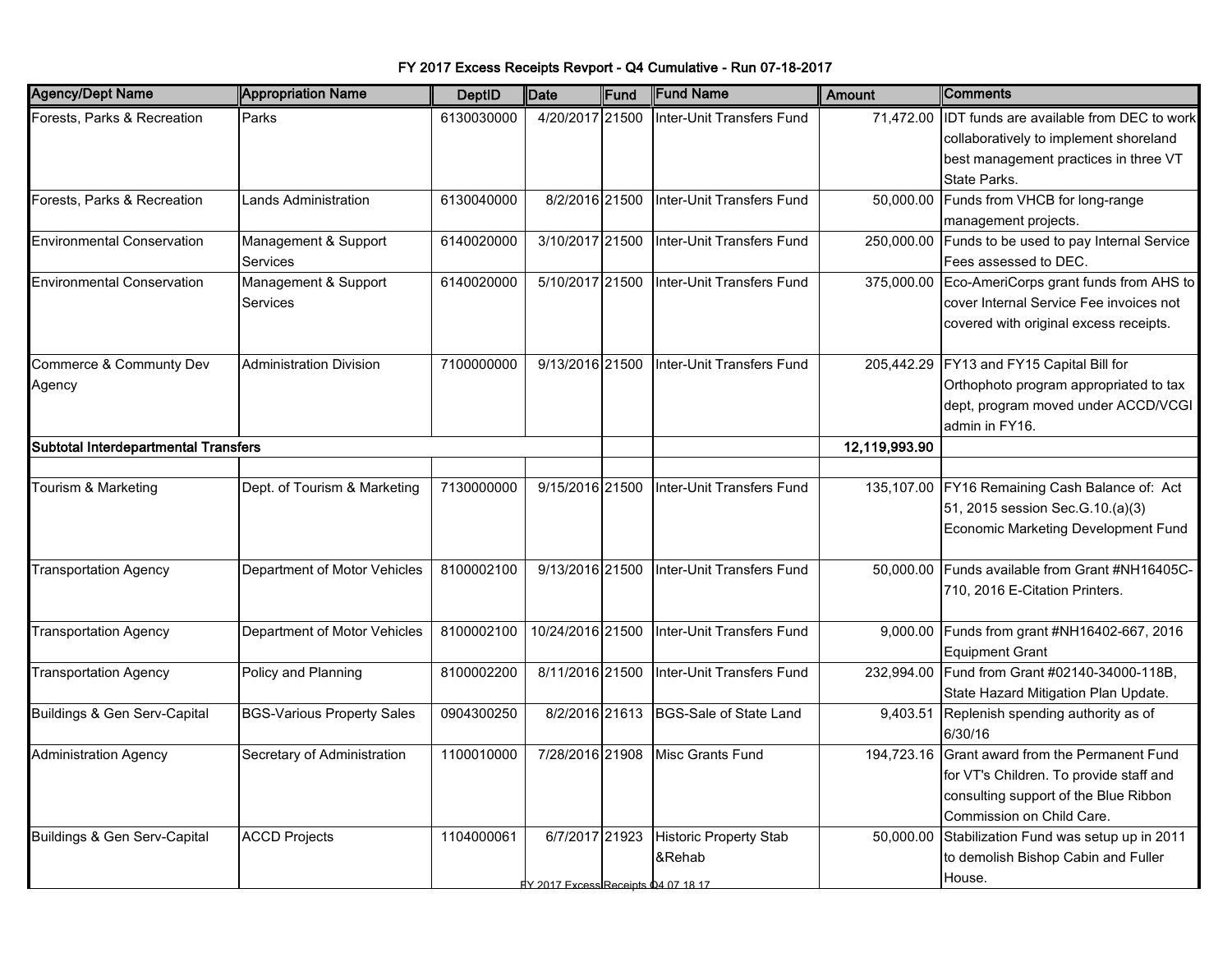| <b>Agency/Dept Name</b>      | <b>Appropriation Name</b>          | <b>DeptID</b> | Date            | Fund | <b>Fund Name</b>                      | <b>Amount</b> | <b>Comments</b>                                                                                                                                                             |
|------------------------------|------------------------------------|---------------|-----------------|------|---------------------------------------|---------------|-----------------------------------------------------------------------------------------------------------------------------------------------------------------------------|
|                              |                                    |               |                 |      | <b>Financial Management</b>           |               | Funds to give the department the ability<br>to issue PO's for prepaid maintenance for                                                                                       |
| Information & Innovation     | Comm & Info Technology             | 1105500000    | 5/16/2017 59300 |      | Fund                                  |               | 500,000.00 software of the ERP system.                                                                                                                                      |
| Human Resources-Gov'tal      | PERSONNEL OPERATIONS               | 1120010000    | 5/1/2017 21844  |      | PERS-Recruitment<br><b>Services</b>   | 50,000.00     | Funds to cover higher recruitment ads in<br>the media for departments statewide.<br>The fund will be reimbursed by the<br>departments by the end of FY17                    |
| Human Resources-Gov'tal      | <b>DHR - VTHR Operations</b>       | 1120080000    | 9/27/2016 21005 |      | <b>FMS System</b><br>Development Fund | 307,903.00    | Funds in the FMS Development fund to<br>support the requirements gathering and<br>documentation of a contract with KPMG.                                                    |
| Libraries                    | Department of Libraries            | 1130030000    | 3/27/2017 21015 |      | Elva S Smith Bequest                  | 8,800.00      | Funds available from a private bequest<br>from the Elva S Smith organization to the<br>Dept of Libraries.                                                                   |
| Libraries                    | Department of Libraries            | 1130030000    | 9/29/2016 21870 |      | Misc Special Revenue                  |               | 6,000.00 Funds from billings to CCV for their<br>portion of Learning Express Library<br>Database                                                                            |
| Libraries                    | Department of Libraries            | 1130030000    | 4/26/2017 21870 |      | Misc Special Revenue                  | 32,734.00     | Funds available from billing school<br>libraries for movie license fees that the<br>Dept of Libraries purchased up front for<br>them because they get a volume<br>discount. |
| Libraries                    | Department of Libraries            | 1130030000    | 10/6/2016 21883 |      | <b>Gates Foundation Grants</b>        | 7,500.86      | Funds from the Opportunity ONline<br>Broadband Grant from the Bill & Melinda<br><b>Gates Foundation</b>                                                                     |
| Libraries                    | Department of Libraries            | 1130030000    | 3/28/2017 21883 |      | <b>Gates Foundation Grants</b>        | 4,199.43      | Opportunity Online Broadband Grant<br>from Bill & Melinda Gates Foundation                                                                                                  |
| Tax                          | <b>Tax Operation Costs</b>         | 1140010000    | 6/29/2017 21594 |      | Tax-Current Use Admin                 | 160,000.00    | Cash available from the Current Use<br>Fund.                                                                                                                                |
| Buildings & Gen Serv-Gov'tal | <b>BGS- Recycling Efforts</b>      | 1150060000    | 10/6/2016 21604 |      | <b>BGS-Recycling Efforts</b>          | 20,000.00     | Funds collected from the disposition of<br>recycling materials.                                                                                                             |
| Buildings & Gen Serv-Gov'tal | <b>BGS-Administrative Services</b> | 1150100000    | 8/9/2016 21526  |      | Governor's Portrait &<br>Frame        | 20.000.00     | Funds for Governor's Portrait & Frame<br>Fund                                                                                                                               |
| Buildings & Gen Serv-Gov'tal | <b>BGS-Information Centers</b>     | 1150400000    | 8/5/2016 21603  |      | Motorist Aid Refreshment<br>Prog      | 130,000.00    | Funds from donations made by motorists<br>at Info Centers.                                                                                                                  |

FY 2017 Excess Receipts Revport - Q4 Cumulative - Run 07-18-2017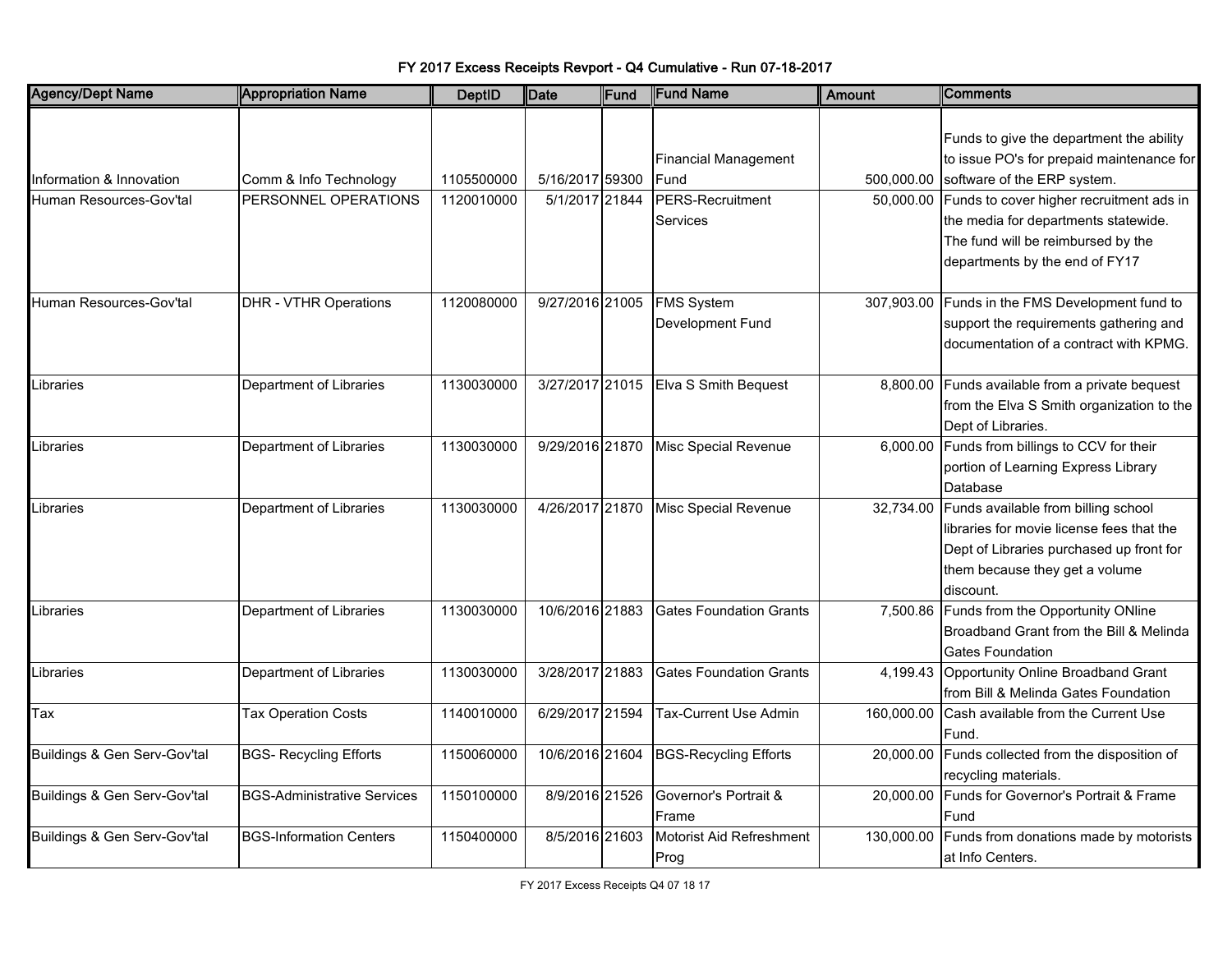| <b>Agency/Dept Name</b>          | <b>Appropriation Name</b>         | <b>DeptID</b> | Date             | Fund | <b>Fund Name</b>                      | Amount     | Comments                                  |
|----------------------------------|-----------------------------------|---------------|------------------|------|---------------------------------------|------------|-------------------------------------------|
| Buildings & Gen Serv-Gov'tal     | <b>BGS-Information Centers</b>    | 1150400000    | 11/7/2016 21822  |      | ACCD\Tourism &                        | 225,000.00 | Annual fees that vendors pay BGS to       |
|                                  |                                   |               |                  |      | <b>Marketing Broch</b>                |            | display their business brochures at the   |
|                                  |                                   |               |                  |      |                                       |            | State Info Centers.                       |
| Buildings & Gen Serv-Gov'tal     | <b>BGS-Information Centers</b>    | 1150400000    | 8/10/2016 21936  |      | Information Center                    | 102.72     | Receipts come from advertisement          |
|                                  |                                   |               |                  |      | Revenues                              |            | marketing panels placed in Info Centers   |
|                                  |                                   |               |                  |      |                                       |            | around the state                          |
| Buildings & Gen Serv-Gov'tal     | <b>BGS-Information Centers</b>    | 1150400000    | 10/4/2016 21936  |      | Information Center                    | 5,000.00   | Receipts from advertising panels placed   |
|                                  |                                   |               |                  |      | Revenues                              |            | in Info Centers around the state.         |
|                                  |                                   |               |                  |      |                                       |            | Funds to cover Pay Act related            |
|                                  |                                   |               |                  |      | <b>State Surplus Property</b>         |            | expenses, final three payrolls, and lease |
| Buildings & Gen Serv-Prop        | <b>BGS-State Surplus Property</b> | 1160250000    | 5/23/2017 58500  |      | Fund                                  | 50,000.00  | payments.                                 |
|                                  |                                   |               |                  |      |                                       |            | Per 2014 Act 178 Sec 41 that established  |
|                                  |                                   |               |                  |      |                                       |            | Energy Revolving Fund under section 29    |
|                                  |                                   |               |                  |      |                                       |            | VSA Sec. 168 for the purpose of           |
|                                  | <b>State Energy Management</b>    |               |                  |      |                                       |            | facilitating energy projects in State     |
| Buildings & Gen Serv-Prop        | Prog                              | 1160700000    | 10/24/2016 59700 |      | <b>Energy Revolving Fund</b>          | 600,000.00 | facilities.                               |
| Sergeant at Arms' Office         | Sergeant at Arms                  | 1230001000    | 8/5/2016 21870   |      | Misc Special Revenue                  | 10,000.00  | Room rentals                              |
| Treasurer's Office               | Office of the Treasurer           | 1260010000    | 7/12/2016 21003  |      | <b>Financial Literacy</b>             | 12,000.00  | Pursuant to 9 V.S.A. Chapter 151 Section  |
|                                  |                                   |               |                  |      | Commission                            |            | 6004 Financial Literacy Commission        |
|                                  |                                   |               |                  |      |                                       |            | Fund                                      |
| <b>Treasurer's Office</b>        | Office of the Treasurer           | 1260010000    | 10/21/2016 21980 |      | Indemnification Fund                  | 509,338.01 | Pursuant to 10 V.S.A. Chapter 12,         |
|                                  |                                   |               |                  |      |                                       |            | Subchapter 2 Section 223 Mortgage         |
|                                  |                                   |               |                  |      |                                       |            | Insurance Fund and Act 157 signed June    |
|                                  |                                   |               |                  |      |                                       |            | 2, 2016.                                  |
| Buildings & Gen Serv-Capital     | VT Expo major Maint 51/14(a)      | 1305100141    | 8/2/2016 21682   |      | AF&M-Eastern States                   | 46,628.04  | Replenish spending authority as of        |
|                                  |                                   |               |                  |      | <b>Building</b>                       |            | 6/30/16                                   |
| <b>Attorney General's Office</b> | <b>Attorney General's Office</b>  | 2100001000    |                  |      | 4/25/2017 21372 AG-Tobacco Settlement | 81,000.00  | Funds from attorney fees collected        |
|                                  |                                   |               |                  |      |                                       |            | pursuant to the original Tobacco          |
|                                  |                                   |               |                  |      |                                       |            | settlement and MyInfoGuard settlement.    |
| <b>Attorney General's Office</b> | <b>Attorney General's Office</b>  | 2100001000    | 8/29/2016 21584  |      | <b>Surplus Property</b>               | 2.659.31   | Proceeds from the sale of vehicle at AOT  |
|                                  |                                   |               |                  |      |                                       |            | spring auction                            |
| <b>Attorney General's Office</b> | <b>Attorney General's Office</b>  | 2100001000    | 4/25/2017 21870  |      | Misc Special Revenue                  | 32,637.00  | Funds available per Act 130 (2016), Sec.  |
|                                  |                                   |               |                  |      |                                       |            | 5f(g). Funds from billbacks from electric |
|                                  |                                   |               |                  |      |                                       |            | utility entities.                         |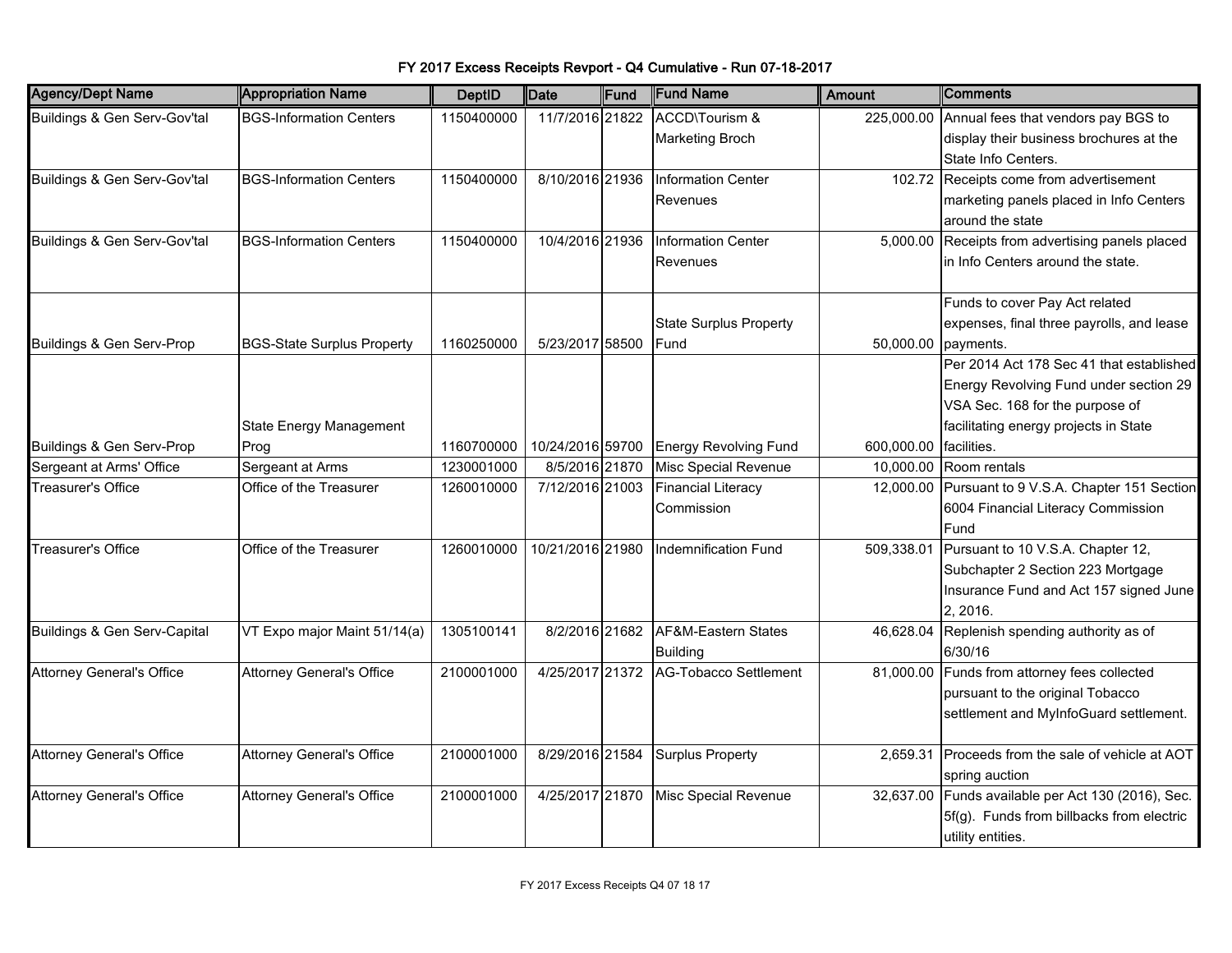| <b>Agency/Dept Name</b>          | <b>Appropriation Name</b>            | <b>DeptID</b> | <b>Date</b>      | Fund | <b>Fund Name</b>                  | <b>Amount</b> | <b>Comments</b>                                                                                                   |
|----------------------------------|--------------------------------------|---------------|------------------|------|-----------------------------------|---------------|-------------------------------------------------------------------------------------------------------------------|
| <b>Attorney General's Office</b> | <b>Court Diversion</b>               | 2100002000    | 4/25/2017 21142  |      | Youth Substance Abuse<br>Safety P | 3,868.00      | 18 V.S.A. § 4230a(f) - Court Diversion<br>Youth Substance Abuse Safety Program<br>(YSASP)                         |
| Judiciary                        | Judiciary Appropriation              | 2120000000    | 3/27/2017 21788  |      | Miscellaneous Settlement<br>Fund  | 10,000.00     | Settlement                                                                                                        |
| <b>Public Safety</b>             | <b>DPS-State Police</b>              | 2140010000    | 3/14/2017 21141  |      | Drug Task Force                   | 92,026.00     | Carry forward revenue from prior year<br>receipts from Civil Marijuana fines.                                     |
| <b>Public Safety</b>             | <b>DPS-State Police</b>              | 2140010000    | 2/3/2017 21925   |      | <b>Restitution Special Fund</b>   | 19,561.00     | Restitution Special funds available when<br>there is a court ordered reimbursement<br>for damage to VSP Property. |
| <b>Public Safety</b>             | <b>DPS-Criminal Justice Services</b> | 2140020000    |                  |      | 5/8/2017 21857 PS-VIBRS           | 292,000.00    | Fund from tower leases that were<br>previously paid to Vermont<br>Telecommunications Authority.                   |
| <b>Public Safety</b>             | <b>DPS-Criminal Justice Services</b> | 2140020000    | 5/8/2017 21970   |      | Registration Fees Fund            |               | (50,000.00) Carry forward from prior year revenue                                                                 |
| Public Safety                    | <b>DPS-Criminal Justice Services</b> | 2140020000    | 5/8/2017 21970   |      | <b>Registration Fees Fund</b>     | 50,000.00     | Carry forward from prior year revenue                                                                             |
| Public Safety                    | <b>DPS-Criminal Justice Services</b> | 2140020000    | 5/8/2017 21970   |      | Registration Fees Fund            | 50,000.00     | Carry forward from prior year revenue.                                                                            |
| <b>Public Safety</b>             | DPS-Emergency Management             | 2140030000    | 5/24/2017 21025  |      | Radiological Emerg<br>Response    |               | 300,000.00 To change appropriation that was used<br>on original ER-481 journal dated 5/8/17                       |
| <b>Public Safety</b>             | DPS-Emergency Management 2140030000  |               | 8/4/2016 21555   |      | Emergency Relief &<br>Assist Fd   |               | 173,324.00 This funding is granted to locals for<br>completing Public Assistance projects.                        |
| <b>Public Safety</b>             | DPS-Emergency Management 2140030000  |               | 4/26/2017 21584  |      | Surplus Property                  |               | 20,346.00 Funds from State Surplus for items sold<br>at auction.                                                  |
| <b>Public Safety</b>             | DPS-Emergency Management 2140030000  |               | 4/14/2017 21870  |      | Misc Special Revenue              | 10,000.00     | Funds from reimbursed travel and<br>registrations and other costs under 32<br>VSA, 603(3).                        |
| <b>Public Safety</b>             | <b>DPS-Fire Safety</b>               | 2140040000    | 6/20/2017 21120  |      | Fire Service Training<br>Council  | 65,000.00     | Carry Forward from FY16                                                                                           |
| <b>Public Safety</b>             | <b>DPS-Fire Safety</b>               | 2140040000    | 6/20/2017 21125  |      | Haz Chem & Subst Emerg<br>Resp    | 45,000.00     | Carry Forward from FY16                                                                                           |
| <b>Public Safety</b>             | <b>DPS-Fire Safety</b>               | 2140040000    | 10/18/2016 21584 |      | <b>Surplus Property</b>           | 31,987.47     | Funds available from the sale of vehicles<br>sold at auction                                                      |
| <b>Public Safety</b>             | <b>DPS-Fire Safety</b>               | 2140040000    | 5/16/2017 21584  |      | <b>Surplus Property</b>           | 9,475.00      | Funds from the sale of vehicles at auction                                                                        |

FY 2017 Excess Receipts Revport - Q4 Cumulative - Run 07-18-2017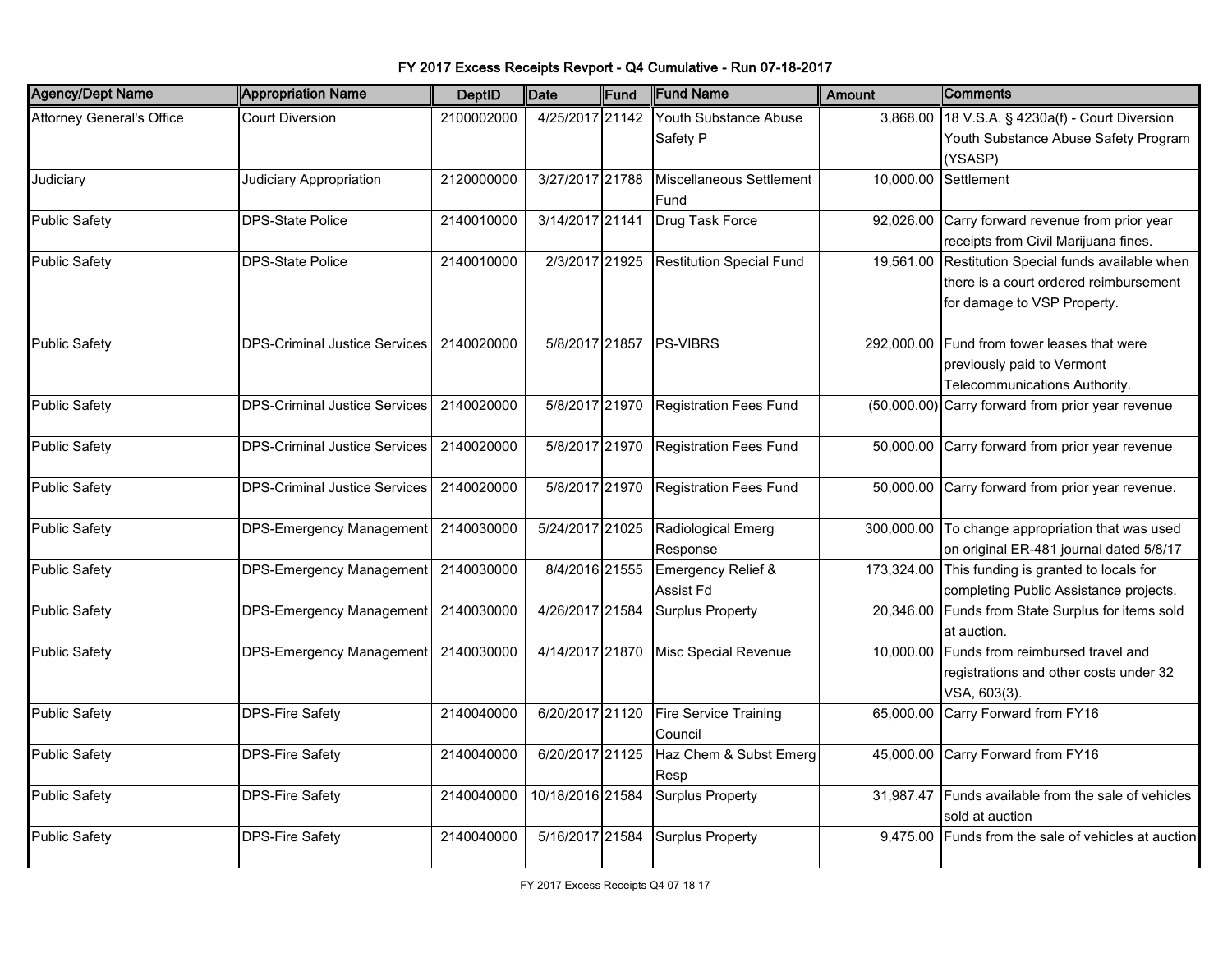| <b>Agency/Dept Name</b>        | <b>Appropriation Name</b>     | <b>DeptID</b> | Date             | Fund | <b>Fund Name</b>               | Amount     | Comments                                           |
|--------------------------------|-------------------------------|---------------|------------------|------|--------------------------------|------------|----------------------------------------------------|
| <b>Public Safety</b>           | <b>DPS-Fire Safety</b>        | 2140040000    | 10/18/2016 21870 |      | Misc Special Revenue           | 1,166.31   | MOU between Clean Energy States                    |
|                                |                               |               |                  |      |                                |            | Alliance and DPS-Division of Fire Safety           |
|                                |                               |               |                  |      |                                |            | to facilitate the instruction training for         |
|                                |                               |               |                  |      |                                |            | "Solar Photovoltaic Safety for Fire                |
|                                |                               |               |                  |      |                                |            | Fighters course, reference 32 VSA, 603.            |
|                                |                               |               |                  |      |                                |            |                                                    |
| <b>Public Safety</b>           | DPS-Radiological Emer Resp    | 2140080000    | 5/8/2017 21025   |      | Radiological Emerg             |            | 365,000.00 Funds from Entergy Nuclear Yankee,      |
|                                | Pro                           |               |                  |      | Response                       |            | LLC for emergency management related               |
|                                |                               |               |                  |      |                                |            | expenses for FY17 & FY18.                          |
| <b>Public Safety</b>           | DPS-Radiological Emer Resp    | 2140080000    | 5/24/2017 21025  |      | Radiological Emerg             |            | (300,000.00) To change appropriation that was used |
|                                | Pro                           |               |                  |      | Response                       |            | on original ER-481 journal dated 5/8/17            |
| Military                       | MIL BLDG Maint&Armory         | 2150040000    | 8/24/2016 21584  |      | <b>Surplus Property</b>        |            | 24,212.13 Proceeds from the sale of vehicles       |
|                                | Caretkr                       |               |                  |      |                                |            |                                                    |
| Military                       | MIL BLDG Maint&Armory         | 2150040000    | 4/11/2017 21584  |      | <b>Surplus Property</b>        | 5,885.40   | Proceeds from sale of vehicles                     |
|                                | Caretkr                       |               |                  |      |                                |            |                                                    |
| Military                       | <b>MIL Vet Affairs Office</b> | 2150050000    | 9/1/2016 21924   |      | Vermont Veterans Fund          | 71,500.00  | Proceeds from tax return donations                 |
| Agriculture, Food&Mrkts Agency | Food Safety/Consumer          | 2200020000    | 6/13/2017 21060  |      | <b>Vt Dairy Promotion Fund</b> | 25,000.00  | Vt Dairy Promotion funds and Federal               |
|                                | Assurance                     |               |                  |      |                                |            | Meat Inspection Program funds                      |
| Agriculture, Food&Mrkts Agency | Ag Development Division       | 2200030000    | 9/27/2016 21493  |      | <b>VT Working Lands</b>        | 175,000.00 | Donations made in FY2016 and                       |
|                                |                               |               |                  |      | Enterprise                     |            | approved via JFO's 2807-2809                       |
| Agriculture, Food&Mrkts Agency | Ag Development Division       | 2200030000    | 1/31/2017 21671  |      | AF&M-Agricultural Fees         | 83,500.00  | 2016 Act 172 Sec E.233 30 V.S.A                    |
|                                |                               |               |                  |      |                                |            | subsection 20 is amended to                        |
|                                |                               |               |                  |      |                                |            | readprovided authority for the Agency              |
|                                |                               |               |                  |      |                                |            | to participate in and Section 248                  |
|                                |                               |               |                  |      |                                |            | application and bill back time and costs           |
|                                |                               |               |                  |      |                                |            | associated there in.                               |
| Agriculture, Food&Mrkts Agency | Ag Development Division       | 2200030000    | 6/13/2017 21682  |      | AF&M-Eastern States            | 10,000.00  | Existing special fund cash balance from            |
|                                |                               |               |                  |      | <b>Building</b>                |            | revenues exceeding expenditures.                   |
|                                |                               |               |                  |      |                                |            |                                                    |
| Agriculture, Food&Mrkts Agency | Ag Development Division       | 2200030000    | 8/5/2016 21889   |      | Risk Manage Ag                 | 59,964.00  | Grant from VT Low Income Trust for                 |
|                                |                               |               |                  |      | Producers                      |            | electricity accepted through JFO via               |
|                                |                               |               |                  |      |                                |            | #2688                                              |
| Agriculture, Food&Mrkts Agency | Ag Development Division       | 2200030000    | 7/19/2016 21908  |      | Misc Grants Fund               | 9,750.00   | Grant from Agricultural Safety & Health            |
|                                |                               |               |                  |      |                                |            | Council of America: JFO #2825 approved             |
|                                |                               |               |                  |      |                                |            | 6/20/16                                            |
| Agriculture, Food&Mrkts Agency | Ag Development Division       | 2200030000    | 1/23/2017 21908  |      | Misc Grants Fund               | 25,000.00  | Grant from Meadows Bee Farm; JFO                   |
|                                |                               |               |                  |      |                                |            | #2791                                              |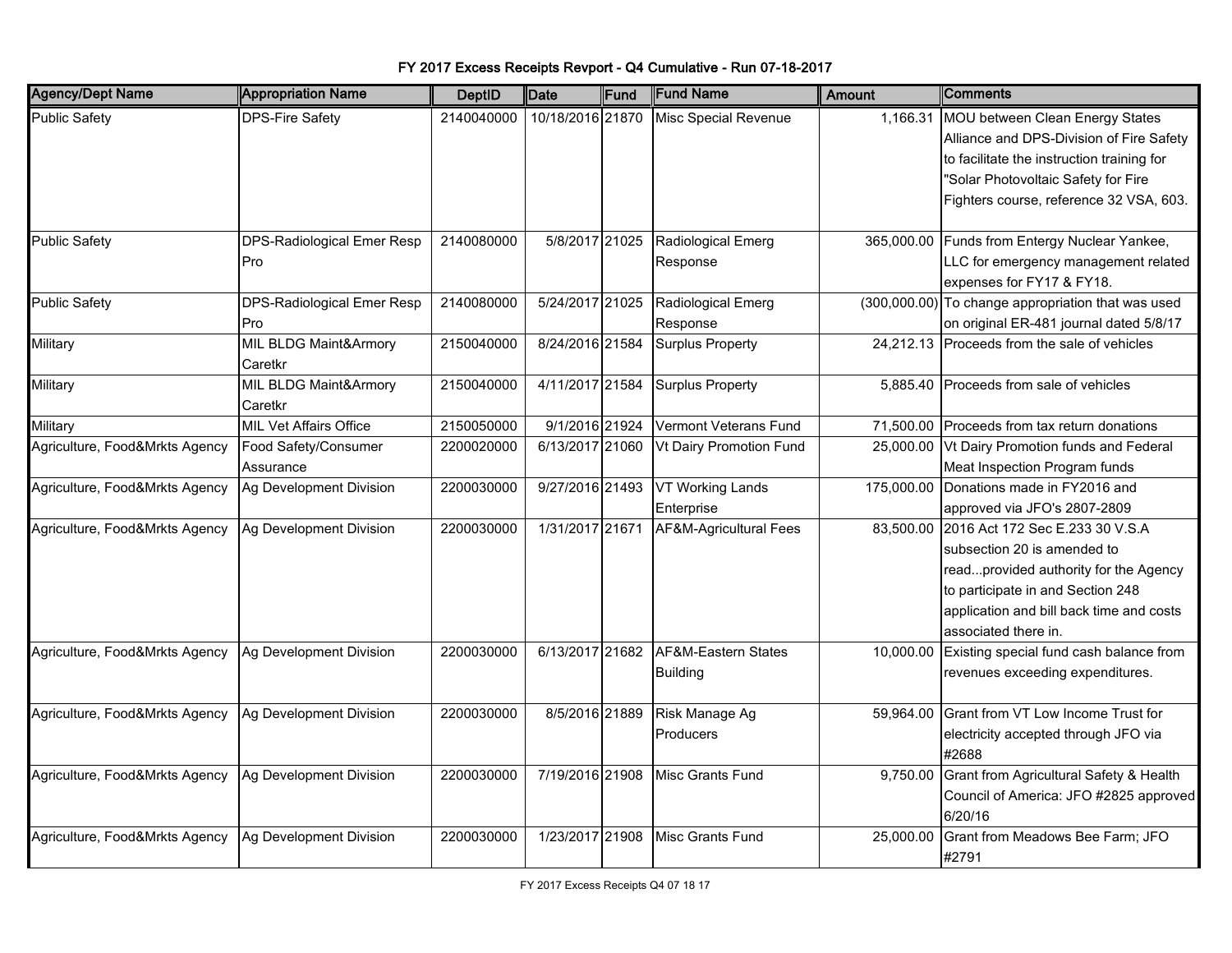#### Agency/Dept Name **Appropriation Name DeptID Date Fund Fund Name** Amount Comments Agriculture, Food&Mrkts Agency NT Ag & Environmental Lab (2200150000) 7/19/2016 21667 AF&M-Laboratory Testing  $\,$  50,415.57 To reestablish funding originally approved on ER255 on 4/12/16. Funding to cover PO from FY16 was not able to be rolled to FY17. Agriculture, Food&Mrkts Agency Lg Animal Vet Loan Forgive 2200891601 7/19/2016 21992 Next Generation Initiative Fnd 18,593.02 Remaining one-time appropriation - grant agreement exists fully obligating funds Agriculture, Food&Mrkts Agency Water Quality Programs 2200891602 7/19/2016 21933 Agricultural Water Quality 873,384.33 Remaining funds from 2015 Act 64 Section 42 Financial Regulation Banking Division 2210001000 6/20/2017 21065 Financial Institut Supervision 100,000.00 Receipts from banking fees and billback. Financial Regulation Administration 2210080000 6/20/2017 21065 Financial Institut Supervision 50,000.00 Receipts from Banking and Insurance fees and billback. Financial Regulation Administration 2210080000 6/20/2017 21075 Insurance Regulatory & Suprv 50,000.00 Receipts from Banking and Insurance fees and billback. Secretary of State's Office Secretary of State 2230010000 | 5/1/2017 21150 Prof Regulatory Fee Fund | 700,000.00 Next Gen Licensing Platform (NGLP) planned implementation expenditures that original FY17 approp could not cover. Public Service Department Regulation & Energy **Efficiency** 2240000000 7/28/2016 21899 Connectivity Fund 2,552,153.36 VT Telecommunications Authority Human Rights Commission Human Rights Commission 2280001000 4/17/2017 21692 Human Rights Commission 9,900.00 9 VSA  $4553(a)(6)(A)(iv)$  - Funds to offset the costs of providing legal services as part of legal settlements Human Rights Commission Human Rights Commission 2280001000 6/1/2017 21692 Human Rights Commission 7,295.00 Funds available from recoveries associated with investigation and enforcement actions per 9 V.S.A §4553(a)(6)A)(iv). Human Rights Commission Human Rights Commission 2280001000 6/1/2017 21870 Misc Special Revenue 1,668.00 Funds available from fees collected to cover training costs. Liquor Control DLC - Enforcement & Licensing 2300002000 | 5/3/2017 | 21584 Surplus Property | 11,272.64 Sale of enforcement vehicles via online auction, warehouse equipment and recyclables Liquor Control DLC - Enforcement & **Licensing** 2300002000 6/1/2017 21584 Surplus Property 17,930.00 Sale of surplus equipment at state auction, sale of recyclables, and insurance settlement for a totalled vehicle.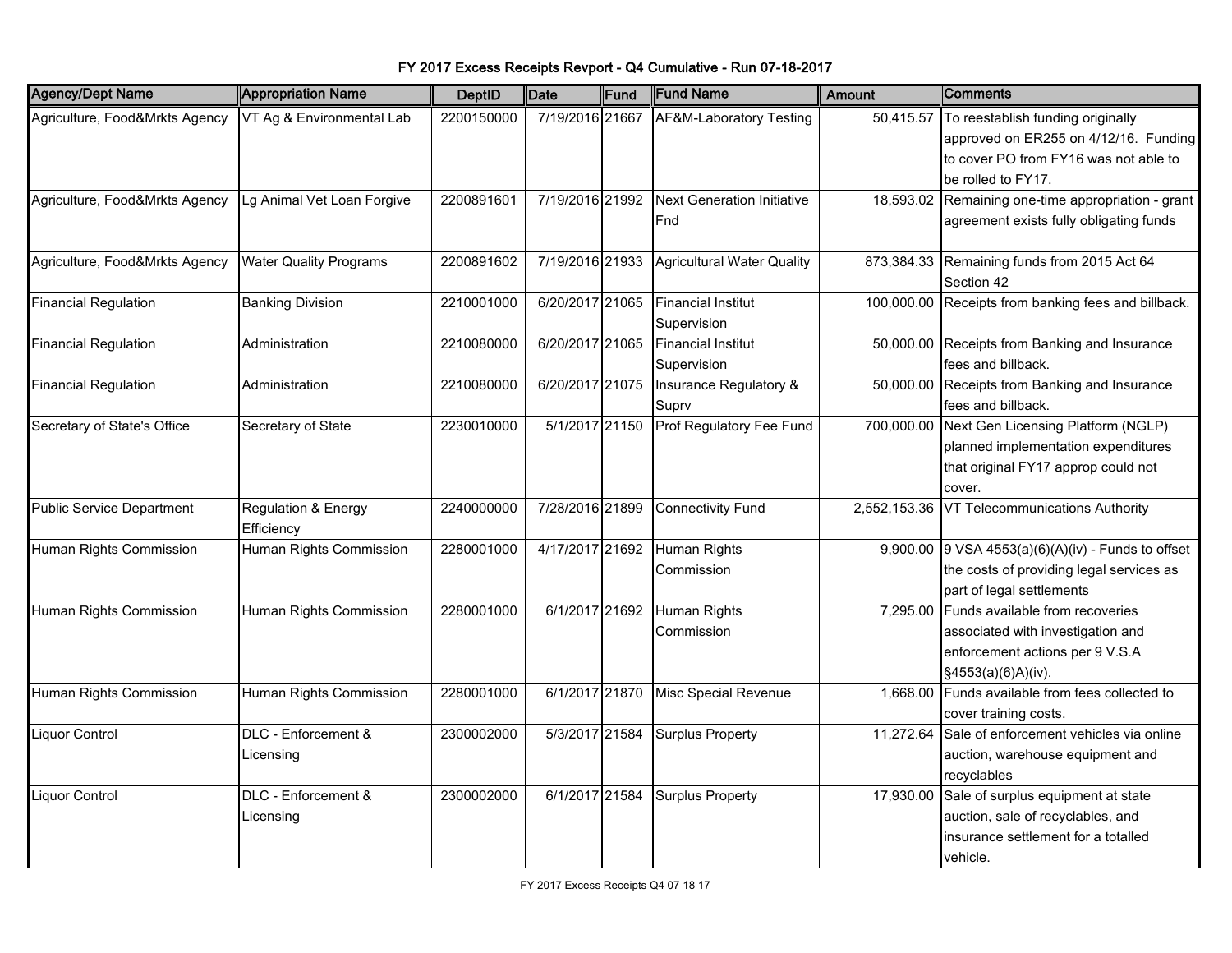FY 2017 Excess Receipts Revport - Q4 Cumulative - Run 07-18-2017

| <b>Agency/Dept Name</b>      | <b>Appropriation Name</b>  | <b>DeptID</b> | Date                                | Fund | <b>Fund Name</b>               | <b>Amount</b> | <b>Comments</b>                                  |
|------------------------------|----------------------------|---------------|-------------------------------------|------|--------------------------------|---------------|--------------------------------------------------|
|                              |                            |               |                                     |      |                                |               | Sale of surplus equipment at state               |
|                              |                            |               |                                     |      |                                |               | auction, sale of recyclables, and                |
|                              | DLC - Enforcement &        |               |                                     |      |                                |               | insurance settlement for a totalled              |
| Liquor Control               | Licensing                  | 2300002000    | 6/1/2017 50300                      |      | Liquor Control Fund            | 10,075.00     | vehicle.                                         |
| Liquor Control               | Warehousing & Distribution | 2300007000    | 5/3/2017 21584                      |      | <b>Surplus Property</b>        | 8,961.00      | Sale of enforcement vehicles via online          |
|                              |                            |               |                                     |      |                                |               | auction, warehouse equipment and                 |
|                              |                            |               |                                     |      |                                |               | recyclables                                      |
| Liquor Control               | Warehousing & Distribution | 2300007000    | 6/1/2017 21584                      |      | <b>Surplus Property</b>        | 15,714.00     | Sale of surplus equipment at state               |
|                              |                            |               |                                     |      |                                |               | auction, sale of recyclables, and                |
|                              |                            |               |                                     |      |                                |               | insurance settlement for a totalled              |
|                              |                            |               |                                     |      |                                |               | vehicle.                                         |
| <b>Mental Health</b>         | <b>Mental Health</b>       | 3150070000    | 4/25/2017 21870                     |      | Misc Special Revenue           | 1,000,000.00  | Funds from billing Medicare, patient per         |
|                              |                            |               |                                     |      |                                |               | diems and other insurance at Vermont             |
|                              |                            |               |                                     |      |                                |               | Psychiatric Care Hospital and Middlesex          |
|                              |                            |               |                                     |      |                                |               | Therapeutic Community Residence.                 |
|                              |                            |               |                                     |      |                                |               |                                                  |
| Human Services Agency        | Secretary's Office Admin   | 3400001000    | 4/18/2017 21870                     |      | Misc Special Revenue           |               | 86,200.00   Increase in VISTA program cost-share |
|                              | Costs                      |               |                                     |      |                                |               | deposits for FY17                                |
| Human Services Agency        | Secretary's Office Admin   | 3400001000    | 6/30/2017 21916                     |      | Vermont Health IT Fund         | 30,000.00     | To correct Orig ER-547 dated 6/27/17             |
|                              | Costs                      |               |                                     |      |                                |               | that was entered using the wrong Dept            |
|                              |                            |               |                                     |      |                                |               | ID.                                              |
| <b>Human Services Agency</b> | Human Services Board       | 3400010000    | 6/27/2017 21916                     |      | Vermont Health IT Fund         | 30,000.00     | Special fund collection for the Health IT        |
|                              |                            |               |                                     |      |                                |               | Fund.                                            |
| <b>Human Services Agency</b> | Human Services Board       | 3400010000    | 6/30/2017 21916                     |      | Vermont Health IT Fund         |               | (30,000.00) To correct Orig ER-547 dated 6/27/17 |
|                              |                            |               |                                     |      |                                |               | that was entered using the wrong Dept            |
|                              |                            |               |                                     |      |                                |               | ID.                                              |
| <b>Vermont Health Access</b> | <b>DVHA</b>                | 3410010000    | 6/20/2017 21916                     |      | Vermont Health IT Fund         | 400,000.00    | Special fund collection for IT fund to be        |
|                              |                            |               |                                     |      |                                |               | used for grants to health care providers         |
|                              |                            |               |                                     |      |                                |               | and for the development of programs and          |
|                              |                            |               |                                     |      |                                |               | initiatives to promote and improve health        |
|                              |                            |               |                                     |      |                                |               | care info technology.                            |
|                              |                            |               |                                     |      |                                |               |                                                  |
| Health                       | Administration             | 3420010000    | 3/3/2017 21321                      |      | Chemical High Concrn           | 20,000.00     | Special fund revenue                             |
|                              |                            |               |                                     |      | Children                       |               |                                                  |
| Health                       | Administration             | 3420010000    | 3/3/2017 21470                      |      | <b>Medical Practice</b>        | 40,000.00     | Special fund revenue                             |
| Health                       | Administration             | 3420010000    | 3/3/2017 21471                      |      | <b>Hospital Licensing Fees</b> | 5,000.00      | Special fund revenue                             |
| Health                       | Administration             | 3420010000    | 3/3/2017 21731                      |      | HE-Food & Lodging Fees         | 175,000.00    | Special fund revenue                             |
|                              |                            |               | FY 2017 Excess Receipts 04 07 18 17 |      |                                |               |                                                  |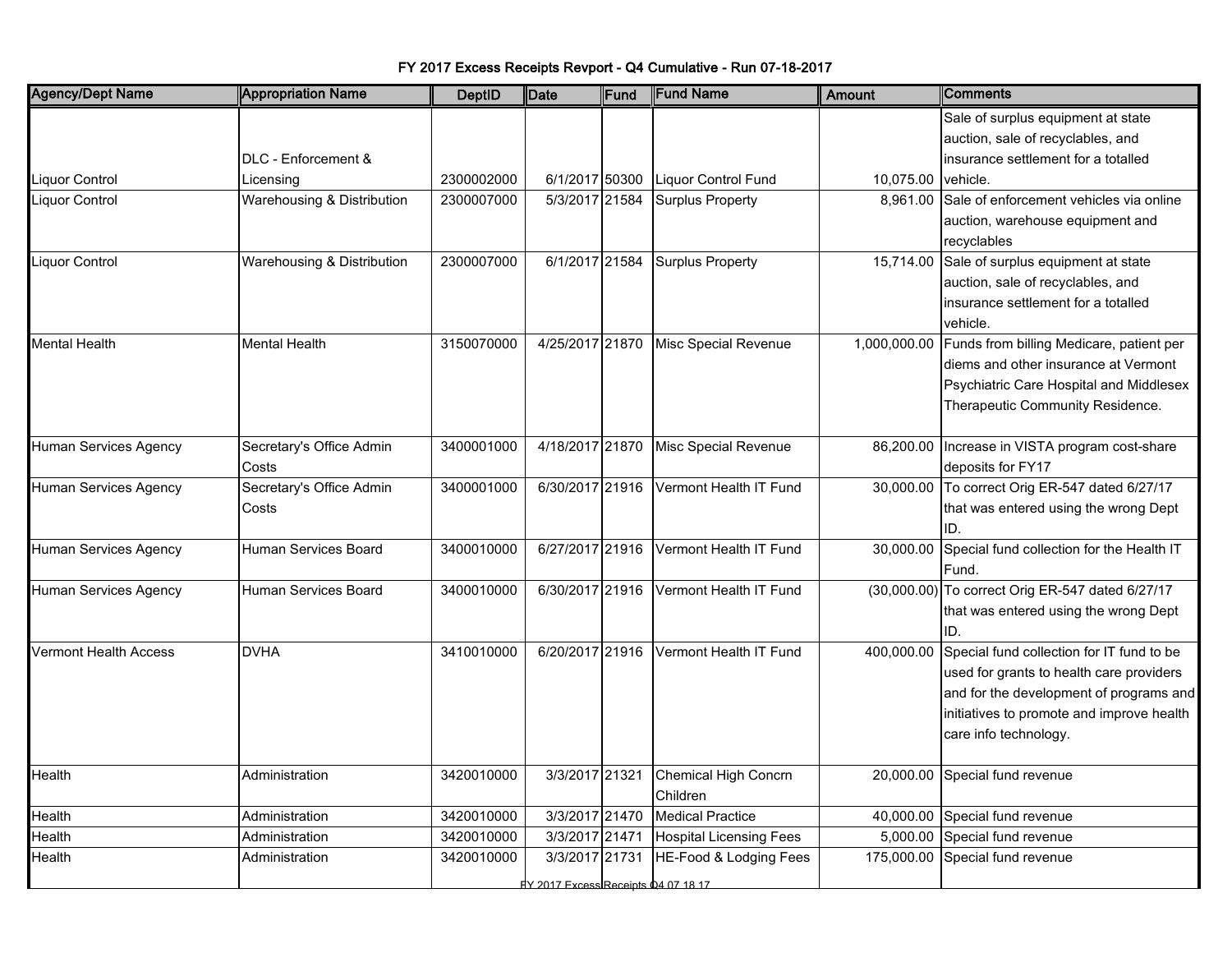| <b>Agency/Dept Name</b>        | <b>Appropriation Name</b>           | <b>DeptID</b> | <b>Date</b>                                        | Fund | <b>Fund Name</b>                              | <b>Amount</b> | <b>Comments</b>                                                                                                                                                                     |
|--------------------------------|-------------------------------------|---------------|----------------------------------------------------|------|-----------------------------------------------|---------------|-------------------------------------------------------------------------------------------------------------------------------------------------------------------------------------|
| Health                         | Administration                      | 3420010000    | 3/3/2017 21829                                     |      | <b>HE-Third Party</b><br>Reimbursement        | 20,000.00     | Special fund revenue                                                                                                                                                                |
| Health                         | Administration                      | 3420010000    | 3/3/2017 21832                                     |      | <b>HE-Asbestos Fees</b>                       | 20,000.00     | Special fund revenue                                                                                                                                                                |
| Health                         | Public Health Appropriation         | 3420021000    | 3/3/2017 21912                                     |      | Evidence-Based Educ &<br>Advertis             | 410,000.00    | Funds from pharmaceutical<br>manufacturers fees by 33 V.S.A. 2004                                                                                                                   |
| <b>Children and Families</b>   | DCFS Admin & Support<br>Services    | 3440010000    | 6/20/2017 21235                                    |      | Home Weatherization<br>Assist                 |               | 1,000,000.00 Funds to offset overhead costs from<br>LIHEAP program that were not covered<br>by the federal grant.                                                                   |
| <b>Children and Families</b>   | <b>DCFS - LIHEAP</b>                | 3440090000    | 12/8/2016 21235                                    |      | Home Weatherization<br>Assist                 | 1,037,512.00  | Funds available due to remaining state<br>funds from LIHEAP/Weatherization<br>federal fund for stat/special fund swap in<br>FFY2016.                                                |
| <b>Children and Families</b>   | DCFS - OEO Weatherization           | 3440110000    | 6/13/2017 21584                                    |      | <b>Surplus Property</b>                       | 2,683.05      | Funds from unanticipated cash receipts<br>generated through the sale of<br>weatherization vehicles.                                                                                 |
| <b>Children and Families</b>   | DCFS - OEO Weatherization           | 3440110000    | 1/12/2017 21908                                    |      | <b>Misc Grants Fund</b>                       | 115,000.00    | Remaining portion of grant received from<br>Vt Low Income Trust for Electricity<br>originally received through the AA-1<br>process in October 2015 but not fully<br>spent in SFY16. |
| <b>Children and Families</b>   | DCFS - OEO Weatherization           | 3440110000    | 3/20/2017 21908                                    |      | <b>Misc Grants Fund</b>                       | 150,000.00    | Funds from Vt Low Income Trust for<br>Electricity (VLITE) for Vermiculture<br>removal for period 1/1/17 to 1/1/18.                                                                  |
| Disabilities Aging Ind. Living | Administration & Support            | 3460010000    | 4/20/2017 21813 VR Fees                            |      |                                               | 415,000.00    | Higher than anticipated receipts collected<br>from the Employee Assistance Program<br>due to new companies enrolling<br>throughout the FY.                                          |
| Disabilities Aging Ind. Living | Advocacy & Indep Living<br>Grants   | 3460020000    |                                                    |      | 6/8/2017 21213 PATH-Civil Monetary<br>Fund    | 105,000.00    | Funds in the Civil Monetary Fund due to<br>federal penalties collected.                                                                                                             |
| Corrections                    | <b>Correc-Correctional Services</b> | 3480004000    | 6/14/2017 21843                                    |      | <b>CORR-Supervision Fees</b>                  |               | 75,000.00 The collection of Supervision Fees has<br>exceeded FY2017 spending authority.                                                                                             |
| Offender Work Program          | Admin - VT Offender Work<br>Prog    | 3675001000    | 6/22/2017 21584                                    |      | <b>Surplus Property</b>                       | 65.28         | Funds from surplus for items sold at<br>auction.                                                                                                                                    |
| <b>Education Agency</b>        | Administration                      | 5100010000    | 6/13/2017 21245                                    |      | Post Secondary<br>Certification               | 18,750.00     | Collected for Post-secondary Reviews<br>per T.16 Subsection 177.                                                                                                                    |
| <b>Education Agency</b>        | Administration                      | 5100010000    | 10/10/2016 21764<br><b>EV 2017 Excess Receipts</b> |      | <b>ED-Medicaid Reimb-</b><br>$\Delta$ dmin 17 | 750,000.00    | Funds approved in carry forward plan                                                                                                                                                |

FY 2017 Excess Receipts Revport - Q4 Cumulative - Run 07-18-2017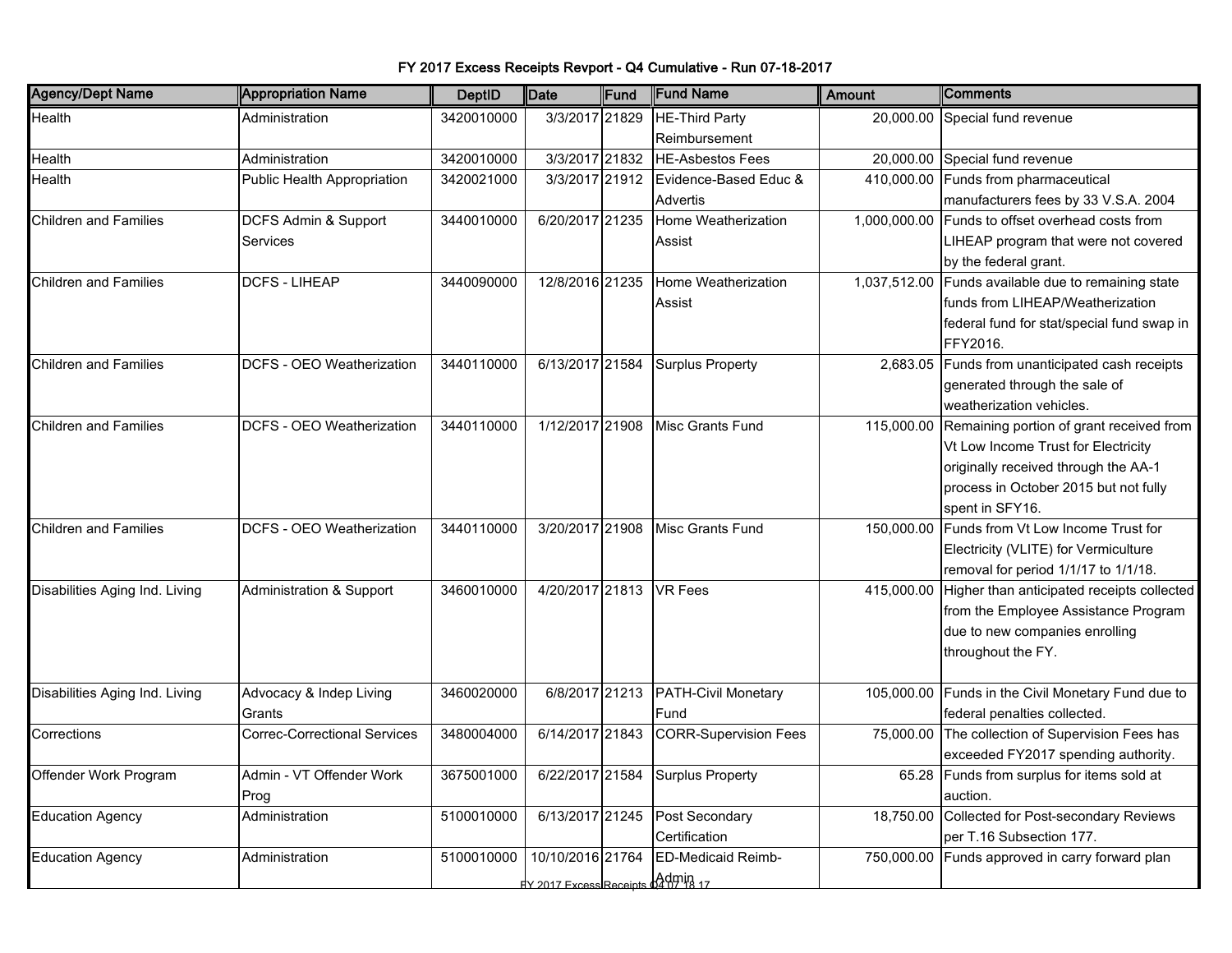| <b>Agency/Dept Name</b>  | <b>Appropriation Name</b>   | <b>DeptID</b> | <b>Date</b>                                    | Fund | <b>Fund Name</b>                | <b>Amount</b> | Comments                                               |
|--------------------------|-----------------------------|---------------|------------------------------------------------|------|---------------------------------|---------------|--------------------------------------------------------|
| <b>Education Agency</b>  | Administration              | 5100010000    | 6/13/2017 21764                                |      | <b>ED-Medicaid Reimb-</b>       |               | 2,535,000.00 Receipts into special fund came in higher |
|                          |                             |               |                                                |      | Admin                           |               | than anticipated due to an increase in the             |
|                          |                             |               |                                                |      |                                 |               | approved medicaid rate.                                |
|                          |                             |               |                                                |      |                                 |               |                                                        |
| <b>Education Agency</b>  | <b>Education Services</b>   | 5100070000    | 4/17/2017 21241                                |      | ROPA Program Fund               |               | 50,500.00   Fee collections                            |
| <b>Education Agency</b>  | <b>Education Services</b>   | 5100070000    | 6/13/2017 21250                                |      | <b>General Education</b>        | 237.00        | Cash left in account                                   |
|                          |                             |               |                                                |      | Development                     |               |                                                        |
| <b>Education Agency</b>  | <b>Education Services</b>   | 5100070000    | 10/10/2016 21764                               |      | <b>ED-Medicaid Reimb-</b>       | 99,999.75     | Funds approved in carry forward plan                   |
|                          |                             |               |                                                |      | Admin                           |               |                                                        |
| <b>Education Agency</b>  | <b>Education Services</b>   | 5100070000    | 8/24/2016 21848                                |      | <b>ED-Private Sector Grants</b> | 30,300.00     | Carryover funds and new awards                         |
|                          |                             |               |                                                |      |                                 |               | approved by JFO before the end of FY16,                |
|                          |                             |               |                                                |      |                                 |               | but were not known at FY17 budget                      |
|                          |                             |               |                                                |      |                                 |               | development time.                                      |
| <b>Education Agency</b>  | <b>Education Services</b>   | 5100070000    | 8/24/2016 21848                                |      | <b>ED-Private Sector Grants</b> | 27,372.00     | Carryover funds and new awards                         |
|                          |                             |               |                                                |      |                                 |               | approved by JFO before the end of FY16,                |
|                          |                             |               |                                                |      |                                 |               | but were not known at FY17 budget                      |
|                          |                             |               |                                                |      |                                 |               | development time.                                      |
| <b>Education Agency</b>  | <b>Education Services</b>   | 5100070000    | 8/24/2016 21848                                |      | <b>ED-Private Sector Grants</b> | 90,000.00     | Carryover funds and new awards                         |
|                          |                             |               |                                                |      |                                 |               | approved by JFO before the end of FY16,                |
|                          |                             |               |                                                |      |                                 |               | but were not known at FY17 budget                      |
|                          |                             |               |                                                |      |                                 |               | development time.                                      |
| <b>Education Agency</b>  | <b>Education Services</b>   | 5100070000    | 10/31/2016 21848                               |      | <b>ED-Private Sector Grants</b> |               | 150,000.00 This is a new award approved by JFO         |
|                          |                             |               |                                                |      |                                 |               | before the end of FY16, but were not                   |
|                          |                             |               |                                                |      |                                 |               | known at FY17 budget development time.                 |
|                          |                             |               |                                                |      |                                 |               |                                                        |
| <b>Education Agency</b>  | Ed - Flexible Pathways      | 5100210000    | 10/10/2016 20205                               |      | <b>Education Fund</b>           |               | 1,397,950.00 Funds approved in carry forward plan      |
| <b>Education Agency</b>  | Ed - Flexible Pathways      | 5100210000    | 11/9/2016 20205                                |      | <b>Education Fund</b>           |               | $(1,397,950.00)$ To reverse original ER-402 dated      |
|                          |                             |               |                                                |      |                                 |               | 10/10/16 per memo from Andy Pallito                    |
|                          |                             |               |                                                |      |                                 |               | dated 11/9/16.                                         |
| Natural Resources Agency | 'Admin., Management &       | 6100010000    | 4/14/2017 21475                                |      | Natural Resources Mgmnt         |               | 35,000.00 Funds from Workload and Section 248          |
|                          | Planning                    |               |                                                |      |                                 |               | fees (21475) as well as inter-department               |
|                          |                             |               |                                                |      |                                 |               | funds (21500) to support development of                |
|                          |                             |               |                                                |      |                                 |               | climate change planning tools.                         |
|                          |                             |               |                                                |      |                                 |               |                                                        |
| Fish & Wildlife          | FW Support & Field Services | 6120000000    | 5/25/2017 20305                                |      | F&W Fund -                      |               | 1,322,288.00 Funds available from higher than          |
|                          |                             |               |                                                |      | Nondedicated                    |               | expected revenues in dedicated funds.                  |
| Fish & Wildlife          | FW Support & Field Services | 6120000000    | 3/10/2017 20310                                |      | Nongame Wildlife Fund           | 14,250.00     | Cash balance from prior fiscal year                    |
|                          |                             |               | $\frac{1}{2}$ 2017 Excess Receipts 04.07.18.17 |      |                                 |               |                                                        |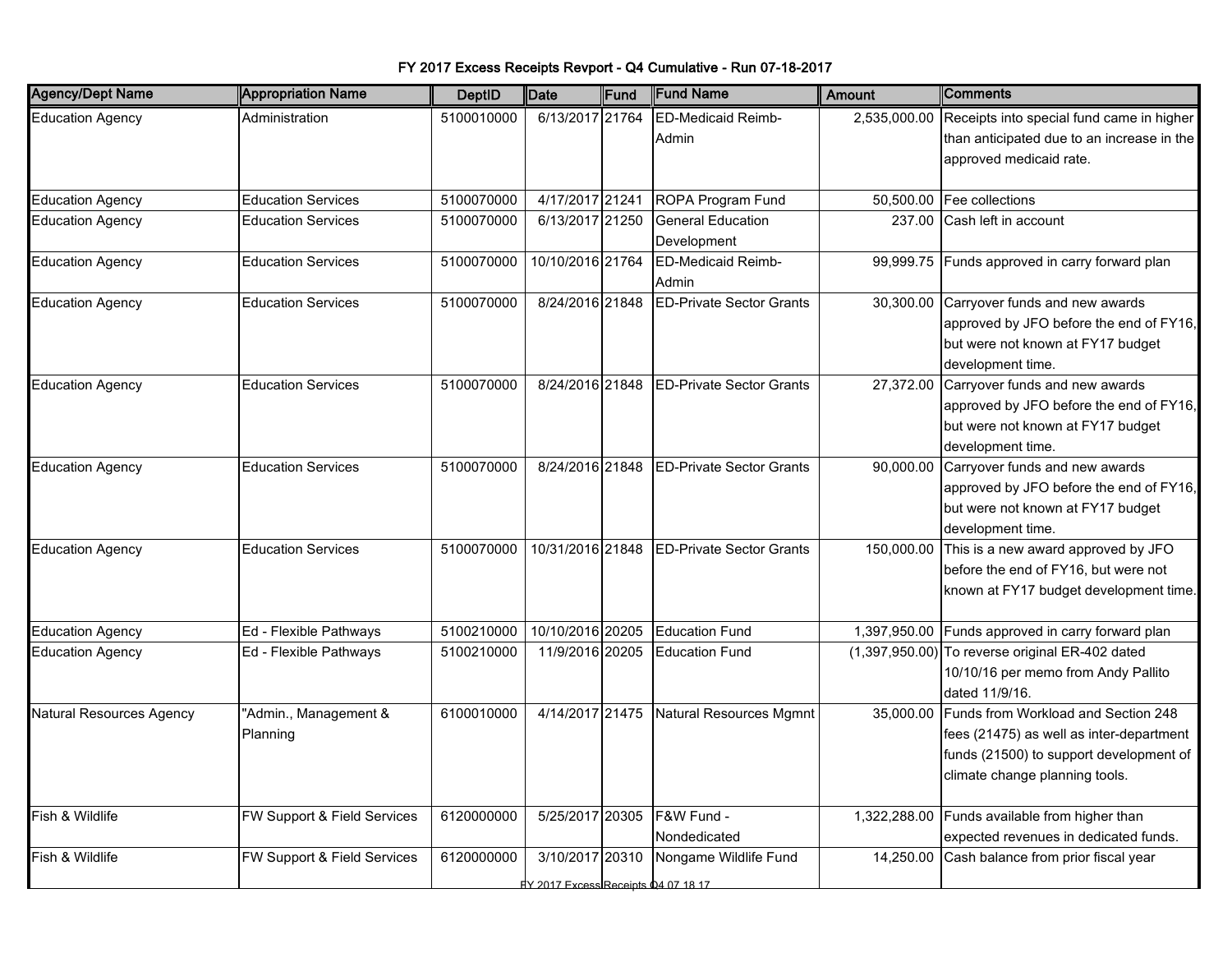|  | FY 2017 Excess Receipts Revport - Q4 Cumulative - Run 07-18-2017 |  |
|--|------------------------------------------------------------------|--|
|--|------------------------------------------------------------------|--|

| <b>Agency/Dept Name</b>     | <b>Appropriation Name</b>   | <b>DeptID</b> | <b>Date</b>                       | Fund | <b>Fund Name</b>               | <b>Amount</b> | <b>Comments</b>                                     |
|-----------------------------|-----------------------------|---------------|-----------------------------------|------|--------------------------------|---------------|-----------------------------------------------------|
| Fish & Wildlife             | FW Support & Field Services | 6120000000    | 3/10/2017 20340                   |      | Species & Habitat              |               | 40,000.00 Funds acquired by the Department by       |
|                             |                             |               |                                   |      | Conservation                   |               | donations.                                          |
| Fish & Wildlife             | FW Support & Field Services | 6120000000    | 5/30/2017 21894                   |      | Green Mtn Cons Camp            |               | 5,000.00 Funds available due to a cash balance in   |
|                             |                             |               |                                   |      | Endowment                      |               | the GMCC Endowment Fund                             |
| Forests, Parks & Recreation | Administration              | 6130010000    | 6/21/2017 21440                   |      | <b>All Terrain Vehicles</b>    |               | 43,000.00 Funds from ATV fines and registrations    |
|                             |                             |               |                                   |      |                                |               | passed through from VASA to FPR                     |
|                             |                             |               |                                   |      |                                |               | through a grant agreement.                          |
|                             |                             |               |                                   |      |                                |               |                                                     |
| Forests, Parks & Recreation | Administration              | 6130010000    | 8/2/2016 21525                    |      | Conference Fees &              | 5,000.00      | Funds available from Waterbury Area                 |
|                             |                             |               |                                   |      | Donations                      |               | Trail Alliance, American Forest                     |
|                             |                             |               |                                   |      |                                |               | Foundation, and anticipated from Urban              |
|                             |                             |               |                                   |      |                                |               | & Community Forestry workshop fees.                 |
|                             |                             |               |                                   |      |                                |               |                                                     |
| Forests, Parks & Recreation | Administration              | 6130010000    | 8/2/2016 21525                    |      | Conference Fees &              |               | 14,869.00 Funds available from Waterbury Area       |
|                             |                             |               |                                   |      | Donations                      |               | Trail Alliance, American Forest                     |
|                             |                             |               |                                   |      |                                |               | Foundation, and anticipated from Urban              |
|                             |                             |               |                                   |      |                                |               | & Community Forestry workshop fees.                 |
|                             |                             |               |                                   |      |                                |               |                                                     |
| Forests, Parks & Recreation | Administration              | 6130010000    | 8/2/2016 21550                    |      | ands and Facilities Trust      | 150,000.00    | Funds from the receipts in the lands and            |
|                             |                             |               |                                   |      | lFd                            |               | facilities trust funds that FPR has                 |
|                             |                             |               |                                   |      |                                |               | authority to use per statute.                       |
| Forests, Parks & Recreation | Forestry                    | 6130020000    | 8/2/2016 21475                    |      | Natural Resources Mgmnt        | 4,233.57      | Reestablish spending authority from JFO             |
|                             |                             |               |                                   |      |                                |               | 2734 to accept grant funds from The                 |
|                             |                             |               |                                   |      |                                |               | Nature Conservancy to create the Forster            |
|                             |                             |               |                                   |      |                                |               | I limited service position.                         |
| Forests, Parks & Recreation | Forestry                    | 6130020000    | 8/2/2016 21525                    |      | Conference Fees &              |               | 8,000.00 Funds available from Waterbury Area        |
|                             |                             |               |                                   |      | Donations                      |               | Trail Alliance, American Forest                     |
|                             |                             |               |                                   |      |                                |               | Foundation, and anticipated from Urban              |
|                             |                             |               |                                   |      |                                |               | & Community Forestry workshop fees.                 |
| Forests, Parks & Recreation | Forestry                    | 6130020000    | 8/2/2016 21584                    |      | <b>Surplus Property</b>        |               | 3,662.72 Funds were received from the sale of       |
|                             |                             |               |                                   |      |                                |               | assets                                              |
| Forests, Parks & Recreation | Parks                       | 6130030000    | 6/13/2017 21270                   |      | <b>State Forest Parks Fund</b> |               | 500,000.00 Additional funds needed to pay for costs |
|                             |                             |               |                                   |      |                                |               | over budget related to the temp                     |
|                             |                             |               |                                   |      |                                |               | workforce responsible for running the               |
|                             |                             |               |                                   |      |                                |               | State Parks.                                        |
| Forests, Parks & Recreation | Vt Youth Conservation Corps | 6130080000    | 8/2/2016 21779                    |      | FPR-Youth Conservation         |               | 300,000.00 Funds from a cash assistance MOA         |
|                             |                             |               | dy 2017 Excess Receipts 028FOR 17 |      |                                |               | between FPR and VYCC.                               |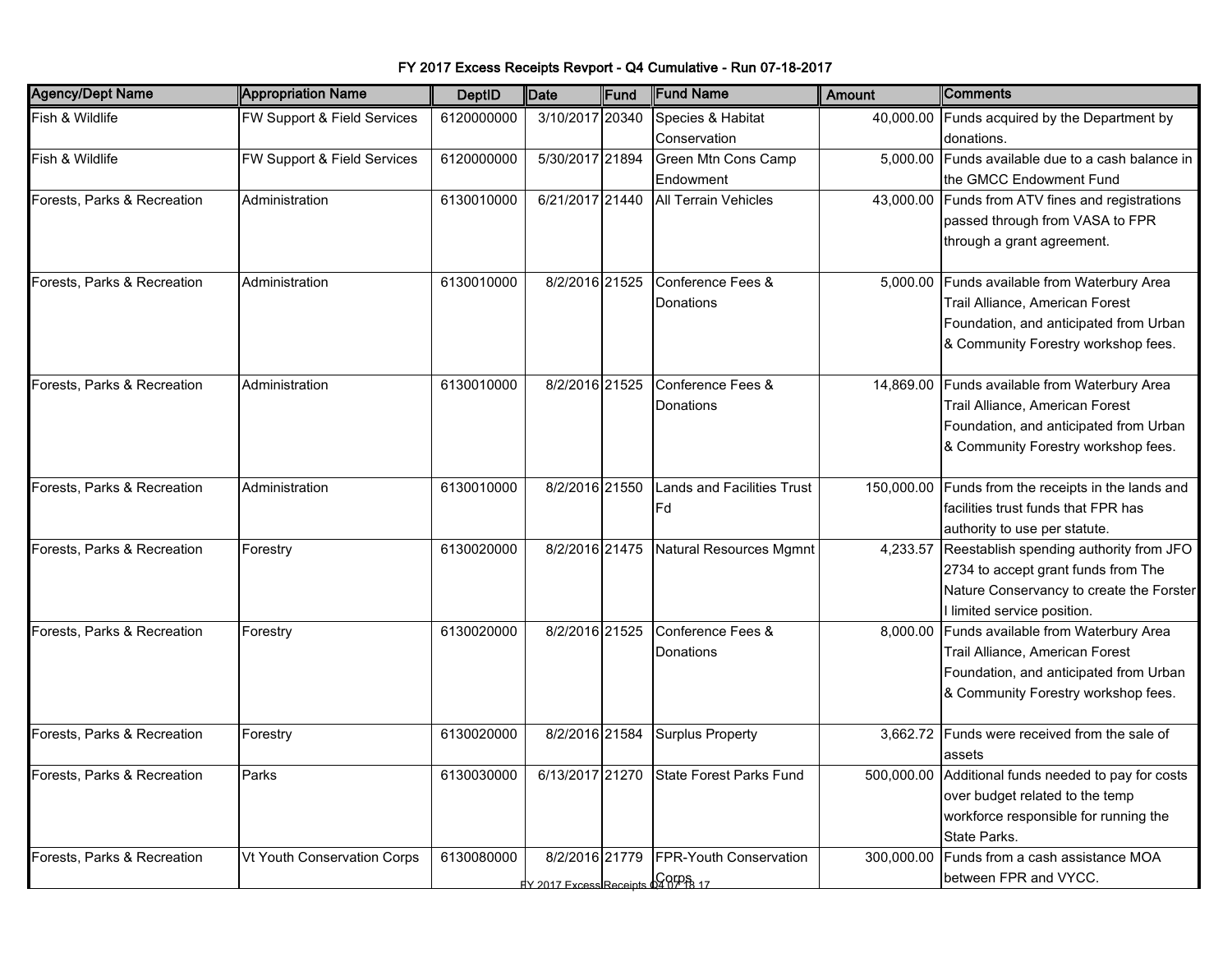| <b>Agency/Dept Name</b>           | <b>Appropriation Name</b>      | <b>DeptID</b> | Date            | Fund | <b>Fund Name</b>                  | Amount       | Comments                                      |
|-----------------------------------|--------------------------------|---------------|-----------------|------|-----------------------------------|--------------|-----------------------------------------------|
| <b>Environmental Conservation</b> | Air & Waste Management         | 6140030000    | 12/9/2016 21275 |      | Environmental                     | 1,000,000.00 | Increased use of federal grant that was       |
|                                   | Approp                         |               |                 |      | <b>Contingency Fund</b>           |              | no anticipated at the time of budgeting.      |
|                                   |                                |               |                 |      |                                   |              | PFOA expenses were not known during           |
|                                   |                                |               |                 |      |                                   |              | budgeting.                                    |
| <b>Environmental Conservation</b> | Air & Waste Management         | 6140030000    | 2/23/2017 21475 |      | Natural Resources Mgmnt           | 100,000.00   | Revenue transfer from Agency Central          |
|                                   | Approp                         |               |                 |      |                                   |              | Office for shared costs associated with       |
|                                   |                                |               |                 |      |                                   |              | Act 248.                                      |
| <b>Environmental Conservation</b> | Water Programs Appropriaion    | 6140040000    | 8/3/2016 21313  |      | Ecosystem Rest & Water            | 175,000.00   | New fund created by statute                   |
|                                   |                                |               |                 |      | Quality                           |              |                                               |
| Commerce & Communty Dev           | <b>Administration Division</b> | 7100000000    | 9/13/2016 21330 |      | Municipal & Regional              | 85,787.47    | Several significant multi-agency projects     |
| Agency                            |                                |               |                 |      | Planning                          |              | are in the planning and requirements          |
|                                   |                                |               |                 |      |                                   |              | gathering phases for Property Parcel          |
|                                   |                                |               |                 |      |                                   |              | Mapping Program.                              |
| Housing & Comm Development        | Housing & Community Affairs    | 7110010000    | 6/8/2017 21325  |      | Historic Sites Special            | 72,000.00    | Funds from increased admissions               |
|                                   |                                |               |                 |      | Fund                              |              | resulting in unplanned income not             |
|                                   |                                |               |                 |      |                                   |              | accounted for in budgeting.                   |
| Housing & Comm Development        | Housing & Community Affairs    | 7110010000    | 6/13/2017 21525 |      | Conference Fees &                 |              | 8,000.00 June 8th Downtown & Historic         |
|                                   |                                |               |                 |      | Donations                         |              | Preservation conference registration          |
|                                   |                                |               |                 |      |                                   |              | revenue collected exceeded current            |
|                                   |                                |               |                 |      |                                   |              | available spending authority.                 |
| <b>Economic Development</b>       | <b>STEM Incentive</b>          | 7120891502    | 8/5/2016 21992  |      | <b>Next Generation Initiative</b> | 63,600.00    | One-time appropriations for FY2016 carry      |
|                                   |                                |               |                 |      | Fnd                               |              | forward                                       |
| Economic Development              | <b>STEM Incentive</b>          | 7120891602    | 8/5/2016 21992  |      | <b>Next Generation Initiative</b> | 129,000.00   | One-time appropriations for FY2016 carry      |
|                                   |                                |               |                 |      | Fnd                               |              | lforward                                      |
| <b>Transportation Agency</b>      | Finance & Administration Div   | 8100000100    | 6/1/2017 21525  |      | Conference Fees &                 | 7,500.00     | Funds from registration fees associated       |
|                                   |                                |               |                 |      | Donations                         |              | with the NE Regional LTAP Conference.         |
|                                   |                                |               |                 |      |                                   |              |                                               |
| <b>Transportation Agency</b>      | Aviation                       | 8100000200    | 4/3/2017 20175  |      | <b>Transportation DHS Fed</b>     | 23,000.00    | Funds from three Transportation Security      |
|                                   |                                |               |                 |      | Fund                              |              | Admin (TSA) agreements.                       |
| <b>Transportation Agency</b>      | Program Development            | 8100001100    | 5/30/2017 20160 |      | <b>Transportation Local Fund</b>  | 300,000.00   | Local reimbursement for payroll and           |
|                                   |                                |               |                 |      |                                   |              | other charges to locally participating        |
|                                   |                                |               |                 |      |                                   |              | projects.                                     |
| <b>Transportation Agency</b>      | Program Development            | 8100001100    | 6/20/2017 20193 |      | <b>Transp Improvement</b>         |              | 60,902.54 Funds available from Transportation |
|                                   |                                |               |                 |      |                                   |              |                                               |
|                                   |                                |               |                 |      | <b>District Fd</b>                |              | Impact Fees paid per 10 V.S.A. chapter        |
|                                   |                                |               |                 |      |                                   |              | 151, sub chapter 5.                           |